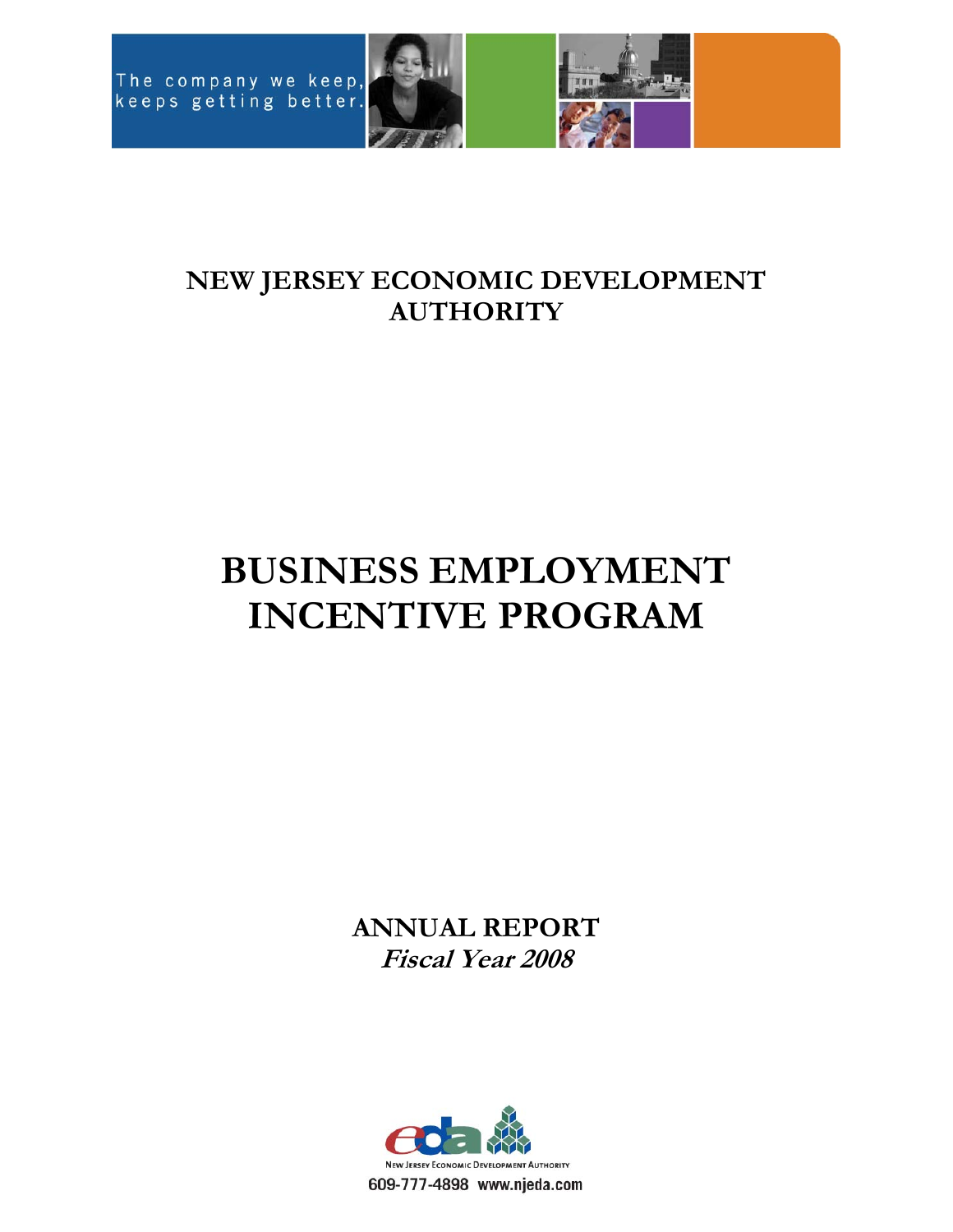



# **Business Employment Incentive Program (BEIP) Annual Report FY2008**

In accordance with P.L. 2003, c.166, the New Jersey Economic Development Authority (EDA), submits this report detailing Fiscal Year 2008 activity for the Business Employment Incentive Program (BEIP).

As required by statute, the report includes the following: the number of BEIP agreements entered into by the State during FY2008 with a description of each; number of jobs created under each project; new income tax revenue received from withholdings; the amounts awarded to each project as grants; and, an update on the status of projects under each agreement.

# **Program Description**

Over the last twelve years, the BEIP program has been one of the State's most effective economic development tools. BEIP has been utilized by hundreds of companies that went on to create over 76,000 jobs. The program is administered by the EDA, which awards grants to qualified applicants for up to 10 years. These grants can equal 10% to 80% of the total amount of state income taxes generated by the grantees' newly created jobs during the calendar year. Pointof-final purchase retail facilities are not eligible for BEIP grants.

The State also derives the benefit from ancillary revenues, such as Sales and Corporation Business Taxes, resulting from the program's associated economic growth.

To qualify for the program, a business demonstrates that the BEIP grant is a "material factor" in the company's decision to relocate or expand in New Jersey. In addition, an applicant must demonstrate that it is financially viable, and that it will create a minimum number of jobs. The State retains the balance of the income tax revenue generated by the new jobs.

An applicant is given greater consideration if it demonstrates the creation of jobs that pay an average 1.5 times the minimum wage during the grant agreement. Qualifying businesses must also maintain the project in New Jersey for at least 1.5 times the number of years of the grant.

Other factors taken into consideration that can enhance an applicant's percentage award include:

- Whether the project is in a BEIP targeted industry;
- Job creation numbers;
- Number of jobs at risk;
- Whether the project is in a BEIP designated industry;

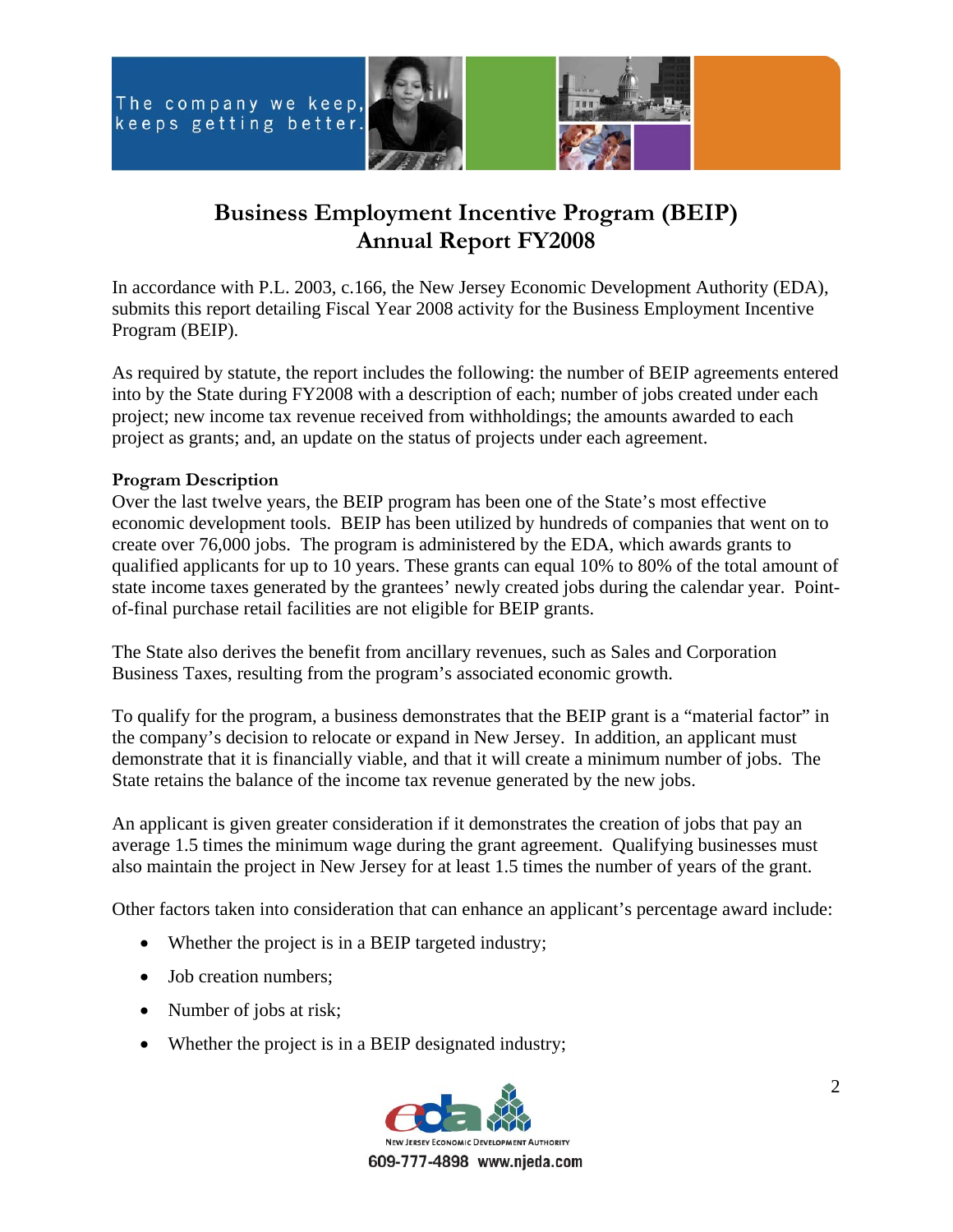



- Ratio of private to public investment;
- Amount of capital investment in the project;
- Average wage of the new jobs; and
- Whether the project also involves construction or renovation.

Furthermore, a bonus adjustment of up to an additional 30% can be awarded to the applicant for any one or a combination of the following:

- Location in Planning Area 1 or 2 of the State's Development and Redevelopment Plan;
- Location in Planning Area 1 or 2 and the creation of 500 or more jobs;
- Location in a former Urban Coordinating Council municipality as designated by DCA;
- Location in a brownfields site for first occupants after issuance of a No Further Action letter by DEP;
- Location in center designated by the State Planning Commission, or in a municipality with an endorsed plan;
- 10% or more of the employees receive a qualified transportation fringe of at least \$30;
- Location in an area designated by the municipality as an "area in need of redevelopment";
- Whether the project is linked to housing creation or redevelopment utilizing at least 25% of the buildable area of the site;
- Company is within 5 miles of and working cooperatively with a public or non-profit university on research and development.

The State Treasurer must certify that the amount of the withholdings received from the business for the new employees at least equals the grant amount. Grant payments only begin after the new jobs have been in existence for a year.

# **Overall BEIP Activity**

From the inception of BEIP in 1996 through October 2008, the EDA has executed 392 BEIP agreements valued at over \$1.2 billion over the term of the grants, supporting the creation of an

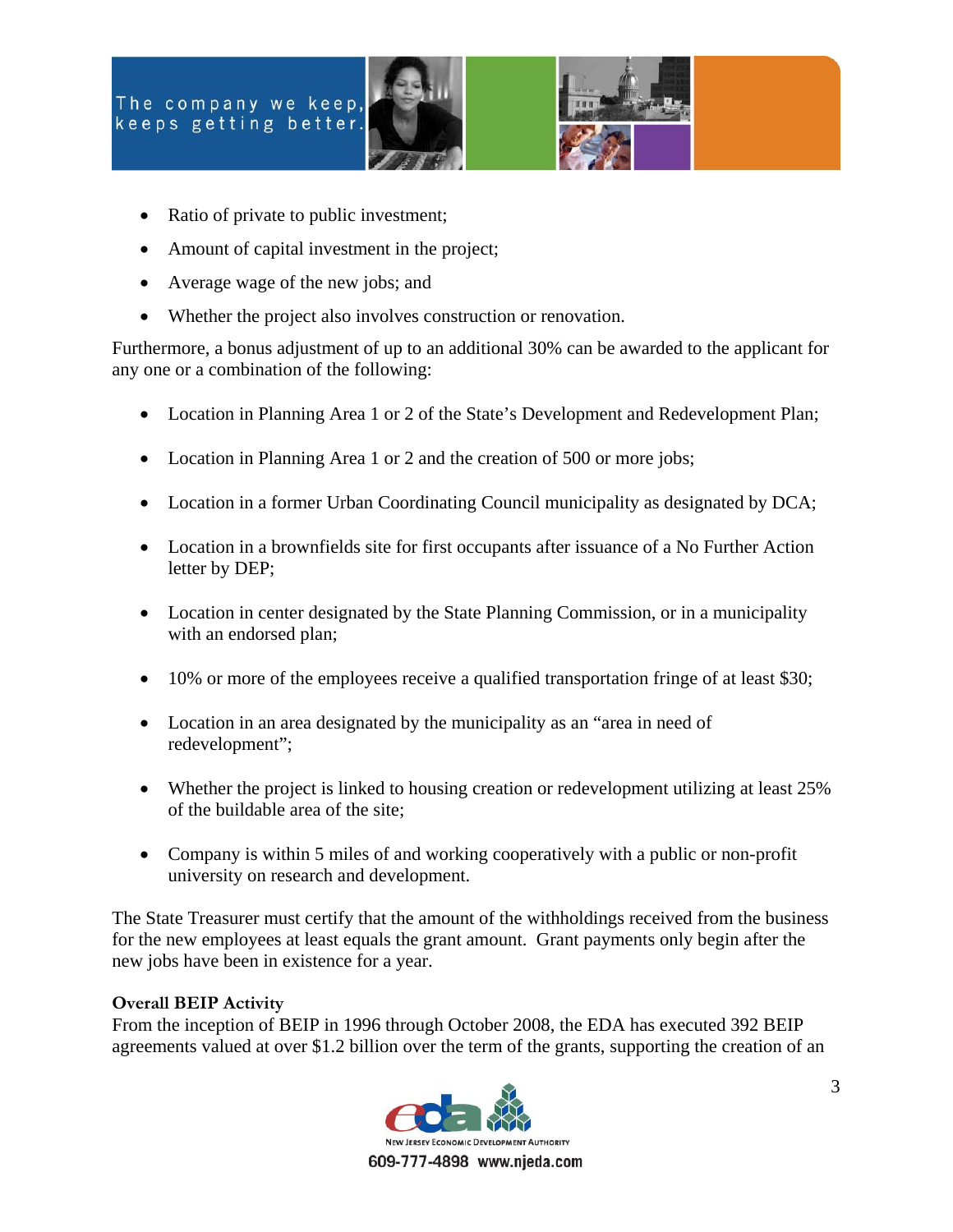



estimated 74,700 new jobs, and leveraging over \$11.9 billion in total public/private investment. To date, BEIP grants have spurred the creation of 76,265 actual jobs.

# **FY2008 BEIP Activity**

During FY 2008, the EDA executed 46 BEIP agreements worth an estimated \$133 million over the term of the grant *(Note: Executed projects are those in which the EDA Board has approved the project and a signed agreement between the company and the EDA has been finalized).*

The 46 projects are expected to create approximately 6,990 new jobs over the next two years. During FY2008, businesses representing these 46 projects have reported the actual creation of 1,373 new jobs. These projects are also anticipated to invest nearly \$670 million in private funds in New Jersey.

In FY2008, a summary of executed BEIP grants reveals that the majority of awards target manufacturing (26%), life sciences/high-technology/pharmaceuticals (41%), financial services (22%) and other projects (11%). Moreover, 31 BEIP grants (67%) were awarded to companies employing fewer than 100 employees in New Jersey; and, 28 BEIP grants (61%) were awarded for projects estimated to create 100 jobs or less.

Attached, as *Exhibit A*, is a list of all the above projects which executed a BEIP grant agreement in FY2008, including the date of execution, award percentage, grant term, estimated job creation total, jobs created to date, estimated grant award total, total project investment, new gross income tax (estimated on projects creating jobs)<sup>1</sup>, project location, originating city/state, and legislative district.

To date, no funds have been disbursed in relation to these projects *(Note: In many cases, no new gross income tax has yet been reported to the EDA by the company, as the recipient companies are not required to do so until they have reached their minimum job creation threshold).* 

Also, attached, as *Exhibit B*, is a chart reflecting all BEIP grants executed to date since the inception of the program, including the FY2008 projects.

# **Policy Changes in FY2008**

 $\overline{a}$ 

On January 4, 2008, Governor Jon S. Corzine signed legislation that clarified the prevailing wage applicability to workers engaged in construction or renovation incident to certain Authority assisted projects. Not less than prevailing wage rate must be paid to workers employed in the

<sup>&</sup>lt;sup>1</sup> The Gross Income Tax (GIT) estimates are only reported for companies that have created jobs and achieved their Minimum Employment Threshold (MET). The MET for Tech companies is 10 jobs; for all others it is 25 jobs.



609-777-4898 www.njeda.com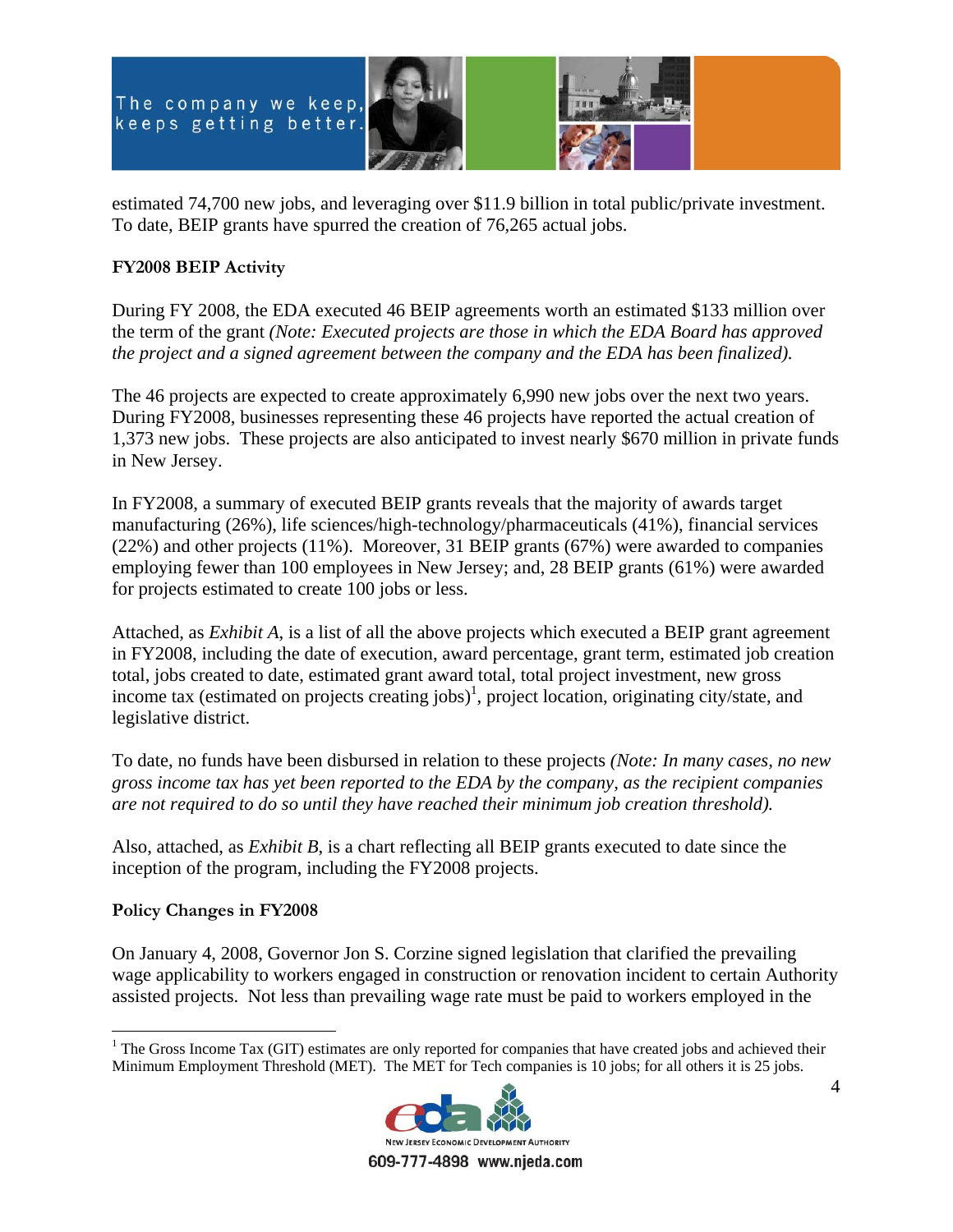



performance of any construction contract undertaken in connection with Authority financial assistance, including BEIP.

The prevailing wage requirement applies unless the work performed under the contract is performed on a facility owned by a landlord of the entity receiving the assistance and less than 55% of the facility is leased by the entity at the time of the contract and under any agreement to subsequently lease the facility. The prevailing wage requirement is also exempted from construction commencing more than two years after an entity has executed with the Authority a commitment letter regarding Authority financial assistance and the first payment or other provision of the assistance is received.

# **BEIP Program History**

The following provides a summary of major changes made to the Business Employment Incentive Program since its inception in 1996.

# 2003:

In September 2003, amendments were made to the BEIP Act to enhance the program, making it available to a larger range of businesses, with more targeted focus on technology-based industries, as follows:

*Accelerating Business Growth and Job Creation* – The program now has a lower overall job growth threshold for all applicants. Originally, a business had to create 75 new jobs to be eligible (unless they were located in a targeted municipality, in which case the threshold was 25); the threshold is now 25, regardless of location.

*Fostering High Tech/Biotech Industry Growth by Lowering Job Threshold to 10* – The BEIP program was changed to target job growth in the high tech/biotech industries by having lowered the job creation threshold to 10.

*Targeting Specific Industries by Increasing Grant Formula Score by 5%* – An additional 5% was added to the score for specific growth industries; i.e., high tech/biotechnology, pharmaceuticals, financial services, transportation and logistics.

*Encouraging Smart Growth by Increasing Grant Award by Up to 30%* – Initially, BEIP applicants were eligible for a grant award of up to 80% equivalent to the total amount of the State income taxes withheld by the business during the calendar year for new employees hired. BIEP was changed to cap the award at up to 50% of state withholding, but with an additional increase of up to 30% if the company utilized Smart Growth principles, i.e.: located in either State Planning Areas 1 and 2, an Urban Coordinating Council Municipality, a "distressed" municipality as defined by the Department of Community Affairs, brownfield site, located near mass transit, located in a center designated by the State Planning Commission, or in an area

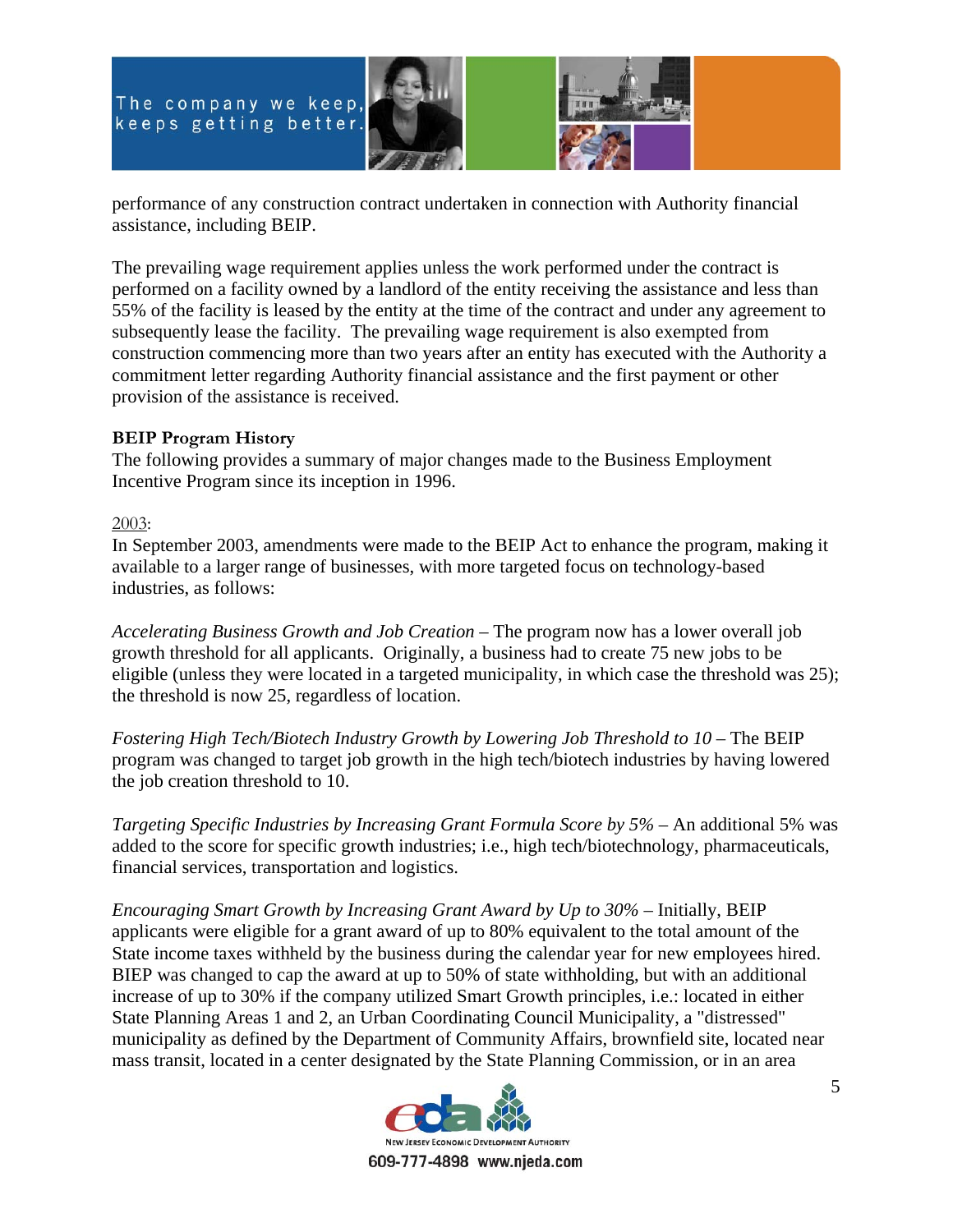



designated by a locality as an "area in need of redevelopment"; linked with housing production or renovation; or, located in close proximity to and working cooperatively with a public or nonprofit university on research and development.

*Streamlining Reporting Process* – Under the former BEIP rules, companies were required to submit a full payroll report each year, up to 10 reports for a 10-year grant. BEIP was changed to allow recipients to submit only three full reports, unless their payroll report raised questions or contained inconsistencies. The EDA however, allowed existing BEIP recipients the option of converting to the revised streamlined reporting process.

*Funding Sources for BEIP* – The 2003 amendments gave EDA the power to issue bonds, backed by a State contract, to fund the payment of BEIP grants in any year in which a State appropriation was not available for grants. In 2003, the EDA issued bonds for a total of \$59 million for BEIP disbursal payments for FY 2004; and, in FY2006, Governor Corzine directed that for FY2006 and in the future, payments of BEIP disbursements were to be made from the General Fund, not via bond issuance. The amendments also authorized EDA to use residual BEIP withholdings to support Designated Industries Economic Growth and Development projects. In 2003, the Joint Budget Oversight Committee approved an EDA bond resolution totaling \$60 million to fund such projects. To date, the EDA had committed \$35 million of these bond funds for the following programs: \$10 million for Springboard II Fund providing recoverable grants to start-up life sciences and high tech companies; \$10 million for investment in the new Garden State Life Sciences Venture Fund, and \$15 million for the expansion/construction of technology commercialization centers within the newly established Innovation Zones in Camden, Newark and the greater New Brunswick area.

*Allowing for New Recipients* – The revisions also expanded BEIP benefits to companies that could not take advantage of the program due to New Jersey's reciprocal agreement with Pennsylvania. Under this agreement, New Jersey employers pay no withholding taxes in New Jersey on employees who reside in Pennsylvania. The law's amendments allowed BEIP awards to be made to companies that met all the criteria, but would otherwise be hindered by the reciprocity agreement. This initiative allowed new jobs brought by a company to the state with the BEIP incentive – but held by a Pennsylvania resident – to be factored into the BEIP grant to the employer. Grants for this initiative are generated by the residual income from the BEIP program statewide.

# 2004:

In 2004, New Jersey Policy Perspective (NJPP), a non-profit and nonpartisan research and educational organization, published the report "Taking Care of Business–Does it Cost Too Much?" which analyzed BEIP to determine the program's effectiveness and made

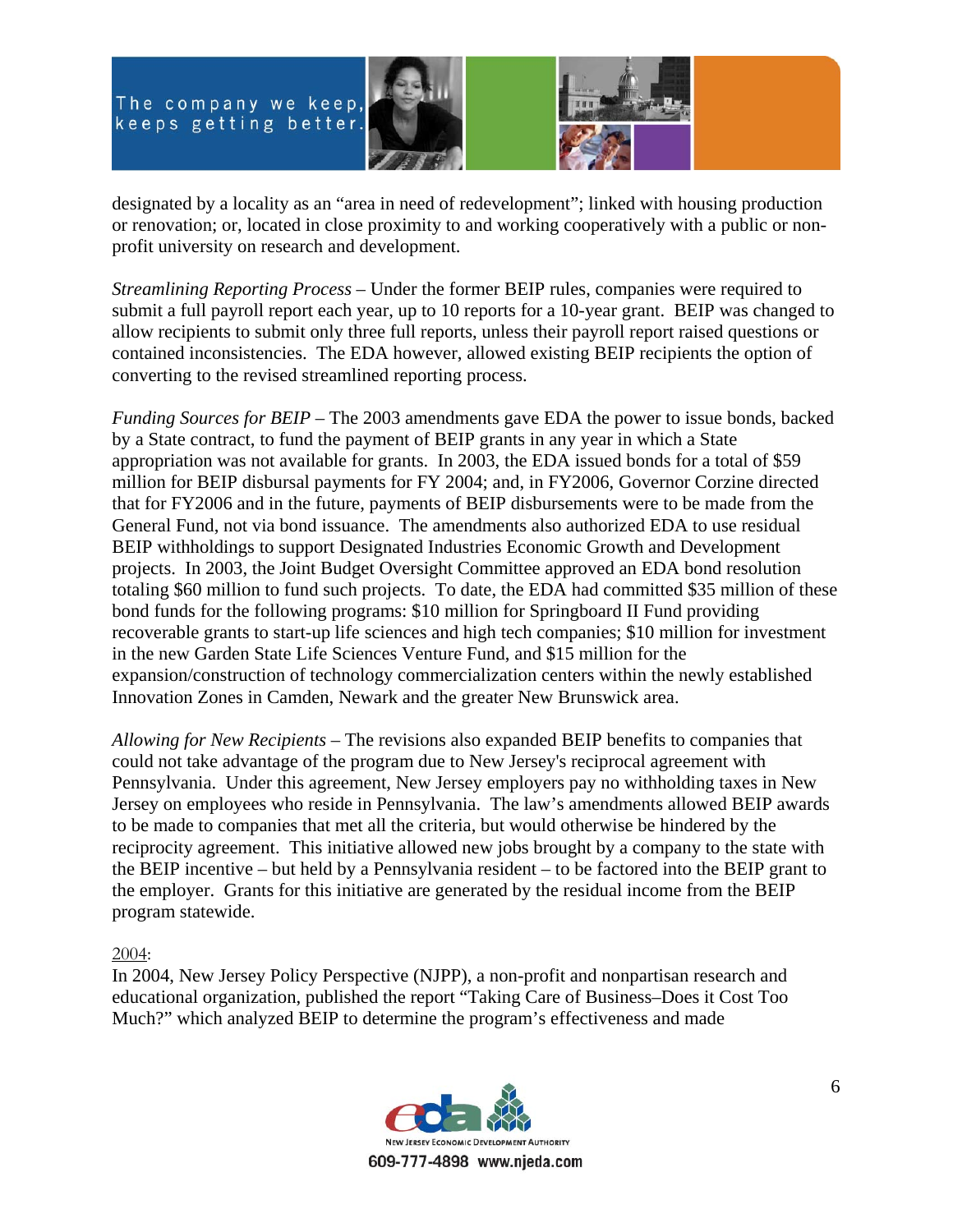



recommendations for improvements. In response to the report, the State Treasurer asked Rutgers University's Edward J. Bloustein School of Policy and Planning to study the program, as well as the NJPP's recommendations, and to make any other recommendations necessary to more effectively manage the program.

Based on the Rutgers' study, the EDA Board of Directors adopted a number of modifications to the program in October 2004, including requiring BEIP recipients to maintain 80% of their statewide employment (documented at the time of application) for the grant commitment period, and imposing new guidelines governing additional incentives for jobs created in excess of the employment commitment.

In October 2004, the EDA Board of Directors also adopted additional modifications to enhance the program based on internal program review, including regulations allowing the Authority to: seek full repayment of funds if a company moves out of state; withhold, reduce or terminate payment of a grant or any portion thereof should a BEIP recipient default on the grant agreement; and, recapture grant monies already paid to the company in the event of default. In order to increase public access to information, the EDA also began posting regularly updated reports of BEIP activity on the EDA website (www.njeda.com).

# **BEIP Monthly Updates**

For monthly updates on executed BEIP projects, visit: www.njeda.com/beip\_activity.asp.

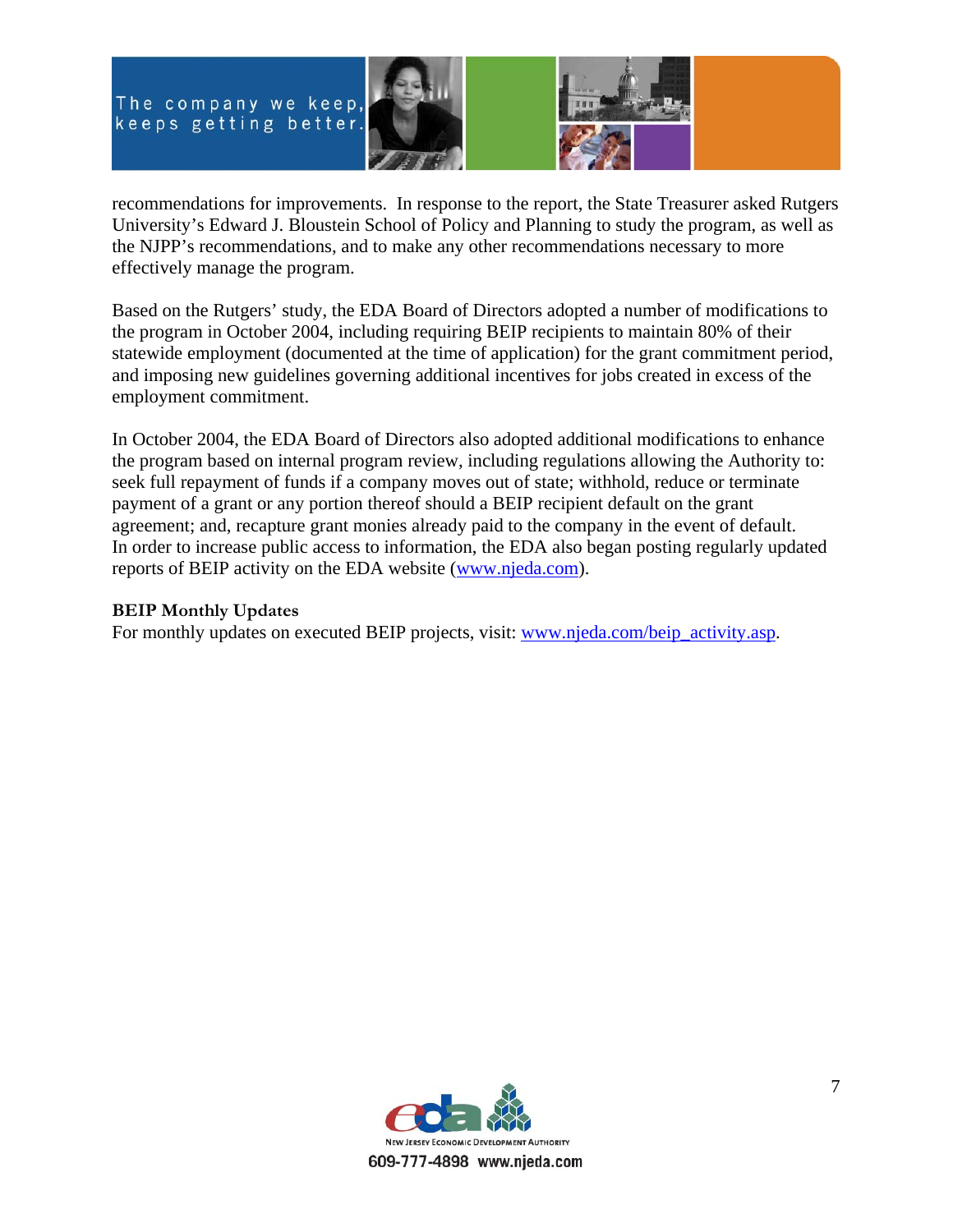#### **Business Employment Incentive Program Exhibit A FY2008 Executed BEIP Grants**

|                                             |            |      |                |                 |             |                         |                          | <b>New Gross</b>  |                               |                           |                 |
|---------------------------------------------|------------|------|----------------|-----------------|-------------|-------------------------|--------------------------|-------------------|-------------------------------|---------------------------|-----------------|
|                                             |            |      | Grant          | Est. New        |             | Jobs to IEDA BEIP Grant | <b>Total Project</b>     | <b>Income Tax</b> |                               | <b>Originating City /</b> |                 |
| <b>Company Name</b>                         | Exec. Date | Pct. | <b>Term</b>    | <b>Jobs</b>     | <b>Date</b> | Amt.                    | <b>Investment</b>        | Est.              | Location                      | <b>State</b>              | Leg. Dist.      |
| Aeterna Zentaris Inc.                       | 10/3/2007  | 55   | 10             | 25              | 16          | \$1,250,000             | \$800,000                | \$147,840         | Warren, Somerset              | Warren                    |                 |
| <b>AFL Quality NY, LLC</b>                  | 10/29/2007 | 60   | 10             | 181             | 24          | \$1,203,234             | \$34,200,000             |                   | Secaucus, Hudson              | Secaucus                  | $\overline{32}$ |
| Alpharma Inc.                               | 1/14/2008  | 75   | 10             | 64              |             | \$1,572,240             | \$1,312,000              |                   | Bridgewater, Somerset         | <b>Bridgewater</b>        | 16              |
| AvePoint, Inc.                              | 4/21/2008  | 80   | 10             | 43              |             | \$547,820               | \$400,000                |                   | Jersey City, Hudson           | Jersey City               | 31-32-33        |
| <b>AXA Equitable Life Insurance Company</b> | 4/9/2008   | 80   | 10             | 950             |             | \$21,907,000            | \$27,050,000             |                   | Jersey City, Hudson           | New York NY               | 31-32-33        |
| <b>Barclays Global Investors</b>            | 1/16/2008  | 80   | 10             | 60              |             | \$811,650               | \$4,600,000              |                   | Jersey City, Hudson           | Jersey City               | 31-32-33        |
| Capitol Records, Inc.                       | 4/7/2008   | 80   | 10             | 150             |             | \$1,911,000             | \$883,894                |                   | Jersey City, Hudson           | New York, NY              | 31-32-33        |
| Citco Fund Services (USA), Inc.             | 10/4/2007  | 80   | 10             | 203             |             | \$10.150.000            | \$4.000.000              |                   | Jersev Citv. Hudson           | New York                  | 31-32-33        |
| Connors Group, Inc., The                    | 5/21/2008  | 80   | 10             | 160             | 6           | \$3,627,810             | \$164,000                |                   | Jersey City, Hudson           | Sherman Oaks, CA          | 31-32-33        |
| Damascus Bakery, Inc.                       | 9/20/2007  | 50   | 10             | 180             |             | \$414.000               | \$8,000,000              |                   | Secaucus, Hudson              | Brooklyn, NY              | 32              |
| DB Services New Jersey, Inc.                | 12/27/2007 | 80   | 10             | 1600            | 1085        | \$39,520,000            | \$198,620,000            | \$1,857,354       | Jersey City, Hudson           | Manhattan, NY             | 31-32-33        |
| Deloitte LLP and Subsidiaries               | 3/5/2008   | 70   | 10             | 280             |             | \$4,494,000             | \$89,100,000             |                   | Parsippany-Troy Hills, Morris | Parsippany-Troy Hills     | 26              |
| <b>DeltaPaper Corporation</b>               | 5/9/2008   | 65   | 10             | 43              |             | \$350,717               | \$266,000                |                   | Pennsauken, Camden            | Pennsylvania              |                 |
| Designer Greetings, Inc.                    | 6/4/2008   | 50   | 10             | 158             |             | \$524,700               | \$11,000,000             |                   | Edison, Middlesex             | Staten Island, NY         | 18              |
| Dietz and Watson, Inc.                      | 8/28/2007  | 70   | 10             | 125             |             | \$821,384               | \$2,000,000              |                   | Delanco Twp., Burlington      | Philadelphia, PA          |                 |
| E*Trade Financial Corporation               | 8/7/2007   | 80   | 10             | 325             |             | \$2.710.500             | \$8,500,000              |                   | Jersey City, Hudson           | <b>Jersev Citv</b>        | 31-32-33        |
| Emisphere Technologies, Inc.                | 3/20/2008  | 55   | 10             | 25              |             | \$624,750               | \$1,000,000              |                   | Hanover, Morris               | Tarrytown, NY             | 26              |
| ExIService Holdings, Inc.                   | 10/31/2007 | 80   | 10             | 83              | 38          | \$4,150,000             | \$150,000                | \$250,477         | Jersey City, Hudson           | NY. NJ                    | 31-32-33        |
| Fraba, Inc                                  | 6/10/2008  | 80   | 10             | $\overline{12}$ |             | \$74,649                | \$50,000                 |                   | Hamilton, Mercer              | Princeton Junction        | 14              |
| High Point Safety and Insurance Management  |            |      |                |                 |             |                         |                          |                   |                               |                           |                 |
| Corp.                                       | 7/27/2007  | 50   | 10             | 74              |             | \$215,199               | \$2,250,780              |                   | Red Bank, Monmouth            | <b>Red Bank</b>           | 12              |
| incNetworks, Inc.                           | 7/24/2007  | 50   | 10             | 123             |             | \$2,376,975             | \$1                      |                   | Piscataway, Middlesex         | Long Branch, NJ           | 17              |
| Integrium, LLC                              | 12/14/2007 | 70   | 10             | 37              | 14          | \$697,048               | \$1,130,000              |                   | Bedminster, Somerset          | Tustin. CA                | 16              |
| <b>International Delights LLC</b>           | 6/6/2008   | 60   | 10             | 200             |             | \$416,000               | $\overline{331,310,000}$ |                   | Clifton, Passaic              | Long Island, NY           | 34              |
| Interstate Waste Services, Inc.             | 5/30/2008  | 50   | 10             | 70              |             | \$695,975               | \$685,000                |                   | Ramsey, Bergen                | Sloatsburg, NY            | 39              |
| IPC Systems, Inc.                           | 12/18/2007 | 80   | 10             | 149             | 126         | \$6,464,118             | \$500,000                | \$683,288         | Jersey City, Hudson           | New York                  | $31 - 32 - 33$  |
| ITelagen, LLC &/or NetGenit, Inc.           | 10/2/2007  | 75   | 10             | 25              |             | \$550,699               | \$105,000                |                   | Jersey City, Hudson           | <b>Jersey City</b>        | 31-32-33        |
| JE Berkowitz, LP                            | 6/12/2008  | 55   | 10             | $\overline{25}$ |             | \$52,500                | \$22,500,000             |                   | Oldmans, Salem                | Westville, NJ             |                 |
| <b>Creal USA Products, Inc.</b>             | 5/13/2008  | 60   | 10             | 80              |             | \$1,477,920             | \$14,020,000             |                   | Berkeley Heights, Union       | NJ                        | 21              |
| <b>'Oreal USA Products, Inc.</b>            | 5/13/2008  | 70   | 10             | 40              |             | \$639.100               | \$120,200,000            |                   | New Brunswick, Middlesex      | Clark, NJ                 | 17              |
| Lodi CML Cooperative LLC                    | 12/6/2007  | 70   | 10             | 61              |             | \$149,561               | \$3,700,000              |                   | Lodi, Bergen                  | _odi                      | 38              |
| Louis Berger Group, Inc., The               | 7/25/2007  | 30   | 10             | 33              |             | \$114,098               | \$1,500,000              |                   | Morristown, Morris            | Morristown                | $\overline{25}$ |
| Maksin Management Corp.                     | 1/2/2008   | 80   | 10             | 50              |             | \$126,490               | \$29,200,000             |                   | Camden, Camden                | Pennsauken                | 5               |
| McKinsey & Company, Inc.                    | 11/20/2007 | 55   | 10             | 340             | 14          | \$9.677.250             | \$2,400,000              |                   | Florham Park, Morris          | <b>Florham Park</b>       | 26              |
| Mimeo.com, Inc.                             | 5/30/2008  | 80   | 10             | 150             |             | \$840,937               | \$5,400,000              |                   | Newark, Essex                 | Newark                    | 27-28-29        |
| Mindich Enterprises, Inc.                   | 12/27/2007 | 45   | 10             | 61              |             | $\overline{$}216,306$   | \$4,500,000              |                   | Mahwah, Bergen                | Haverstraw, NY            | 40              |
| NeuroTrax Corporation                       | 12/3/2007  | 80   | 10             | 15              |             | \$243,900               | \$150,000                |                   | Newark, Essex                 | New York                  | $27 - 28 - 29$  |
| New York Sample Card Co.                    | 1/23/2008  | 75   | 10             | 35              |             | \$201,534               | \$100,000                |                   | Jersey City, Hudson           | <b>New York</b>           | 31-32-33        |
| Novo Nordisk, Inc.                          | 12/4/2007  | 80   | 10             | 211             |             | 55,405,932              | \$120,000                |                   | Plainsboro, Middlesex         | Princeton                 | 14              |
| Octapharma USA, Inc.                        | 4/8/2008   | 80   | 10             | 25              |             | \$517,500               | \$1,600,000              |                   | Hoboken, Hudson               | Virginia                  | 33              |
| Pivot Inc.                                  | 3/20/2008  | 80   | 8              | 48              |             | \$701.184               | \$5,000,000              |                   | Jersey City, Hudson           | <b>New York City</b>      | 31-32-33        |
| QRxPharma, Inc.                             | 4/14/2008  | 50   | 10             | $\overline{27}$ |             | \$1,089,897             | \$320,000                |                   | Bedminster, Somerset          | Bedminster                | 16              |
| QUALCOMM Flarion Technologies, Inc.         | 7/18/2007  | 80   | 10             | 95              |             | \$1,932,300             | \$20,117,000             |                   | Bridgewater, Somerset         | <b>Bridgewater</b>        | 16              |
| Shasun Pharma Solutions Inc                 | 4/25/2008  | 55   | 10             | 41              |             | \$741,860               | \$7,723,800              |                   | Piscataway, Middlesex         | Piscataway                | 17              |
| Trimco Display, LLC                         | 10/29/2007 | 75   | 10             | 260             | 40          | \$799,500               | \$1,285,000              | \$16,400          | Carteret, Middlesex           | New York                  | 19              |
| <b>VELOX Semiconductor Corporation</b>      | 11/1/2007  | 55   | 10             | 35              |             | \$277,030               | \$200,000                |                   | Franklin, Somerset            | Somerset, NJ              | 17              |
| Voxware, Inc.                               | 5/23/2008  | 80   | $\overline{4}$ | 14              |             | \$141.754               | \$443,000                |                   | Hamilton, Mercer              | Lawrenceville, NJ         | 14              |
| <b>TOTAL - 46 projects</b>                  |            |      |                | 6.991           | 1.373       | \$133,428,021           | \$668,555,475            |                   |                               |                           |                 |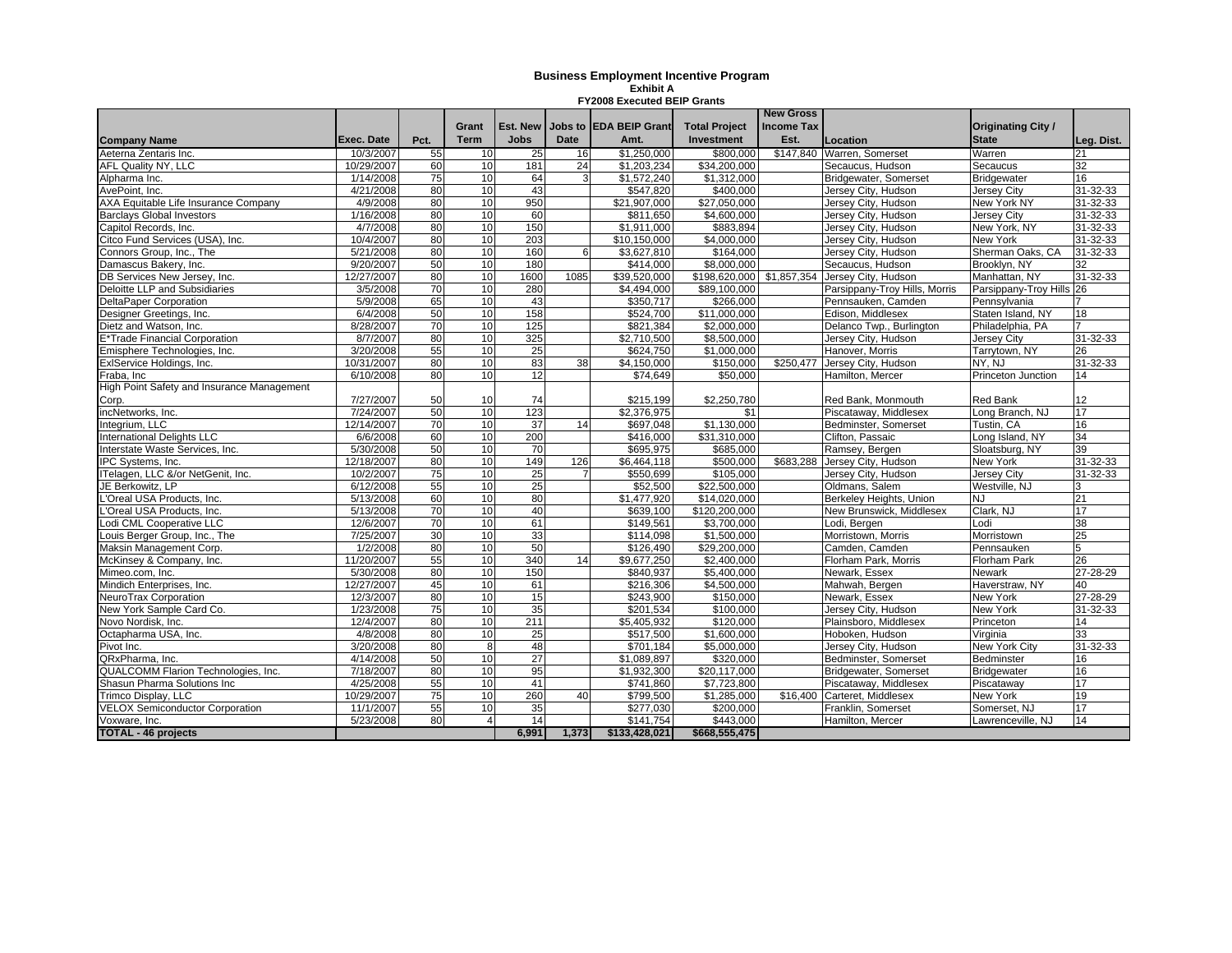| <b>Company Name</b>                               | Exec. Date | Pct. | Grant<br><b>Term</b> | Est.<br><b>New</b><br><b>Jobs</b> | <b>Date</b> | Jobs to EDA BEIP Grant<br>Amt. | Amt. Disbursed to Total Project<br>Date | <b>Investment</b> | Location                                 | <b>Originating City/State</b> | Leg. Dist.      |
|---------------------------------------------------|------------|------|----------------------|-----------------------------------|-------------|--------------------------------|-----------------------------------------|-------------------|------------------------------------------|-------------------------------|-----------------|
| A.C. Moore Arts. Inc.                             | 12/28/2001 | 50   | 10 <sup>1</sup>      | 76                                | 76          | \$153,140                      | \$69,234                                |                   | \$35,615,000 Berlin, Camden              | <b>Berlin</b>                 |                 |
| AAA Mid-Atlantic. Inc.                            | 12/27/2004 | 50   | 10                   | 90                                | 96          | \$785,925                      | \$90,119                                |                   | \$10,500,000 Mount Laurel, Burlington    | Pennsylvania                  |                 |
| <b>ABN AMRO Incorporated</b>                      | 6/26/2002  | 70   | 8                    | 380                               | 445         | \$1,211,800                    | \$4,641,642                             |                   | \$20,000,000 Jersey City, Hudson         | New York                      | 31-32-33        |
| <b>ACS State Healthcare, LLC</b>                  | 7/26/2005  | 80   | $\overline{7}$       | 225                               | 214         | \$1,089,760                    | \$196.612                               |                   | \$8.515.000 Hamilton, Mercer             | Hamilton                      | 14              |
| Adams Respiratory Therapeutics, Inc.              | 8/3/2006   | 35   | 8                    | 30                                | 66          | \$310.254                      |                                         |                   | \$3.400.000 Chester, Morris              | Texas                         | 24              |
| Advanced Drainage Systems, Inc.                   | 4/10/2006  | 55   | 10                   | 60                                |             | \$198,000                      |                                         |                   | \$9,300,000 Logan, Gloucester            | Ohio                          |                 |
| Aeterna Zentaris Inc.                             | 10/3/2007  | 55   | 10                   | 25                                | 16          | \$1,250,000                    |                                         |                   | \$800,000 Warren, Somerset               | Warren                        | 21              |
| AFL Quality NY, LLC                               | 10/29/2007 | 60   | 10                   | 181                               | 24          | \$1,203,234                    |                                         |                   | \$34,200,000 Secaucus, Hudson            | Secaucus                      | 32              |
| AIG SunAmerica Asset Management Corp.             | 6/26/2001  | 75   | 10                   | 147                               | 164         | \$1,928,640                    | \$3,260,831                             |                   | \$11,400,000 Jersey City, Hudson         | <b>New York</b>               | 31-32-33        |
| <b>AJM Packaging Corporation</b>                  | 3/14/2007  | 80   | 10                   | 263                               |             | \$1,052,000                    |                                         |                   | \$21,650,000 Vineland, Cumberland        | Vineland                      |                 |
| Alpharma Inc.                                     | 1/14/2008  | 75   | 10                   | 64                                | 3           | \$1.572.240                    |                                         |                   | \$1,312,000 Bridgewater, Somerset        | <b>Bridgewater</b>            | 16              |
| Alpine Trading Company, Inc.                      | 3/15/2006  | 40   | 10                   | 70                                | 36          | \$97,440                       | \$4,300                                 |                   | \$1,909,000 Englewood, Bergen            | New York                      | $\overline{37}$ |
| Amdocs, Inc.                                      | 6/9/2005   | 80   | 10                   | 60                                | 12          | \$933,900                      | \$4.788                                 |                   | \$1.500.000 Jersey City, Hudson          | CA, MA, NY & Ontario          | 31-32-33        |
| American Bank Note Holographics, Inc.             | 4/22/2005  | 55   | 10                   | 110                               | 113         | \$863,940                      | \$199,577                               |                   | \$10,000,000 Washington Twp., Mercer     | New York, PA & MA.            | 30              |
| American Home Assurance Company                   | 12/11/2002 | 70   | 10                   | 281                               | 343         | \$8,563,500                    | \$2,751,975                             |                   | \$12,000,000 Jersey City, Hudson         | New York                      | 31-32-33        |
| American Home Assurance Company                   | 5/25/2006  | 80   | 10                   | 300                               | 784         | \$4,669,200                    | \$1,237,341                             |                   | \$10,000,000 Jersey City, Hudson         | New York                      | 31-32-33        |
| American Home Assurance Company                   | 12/27/2001 | 80   | 10                   | 589                               | 959         | \$4,638,000                    | \$3,652,355                             |                   | \$24,730,000 Berkeley Heights, Union     | New York, Pennsylvania        | 21              |
| American Mortgage Express Corp.                   | 10/6/2003  | 60   | 10                   | 150                               | 82          | \$869,850                      | \$34,256                                |                   | \$2,482,000 Mount Laurel, Burlington     | Cherry Hill, New Jersey       |                 |
| Ansell Healthcare Products, LLC                   | 11/4/2002  | 55   | 10                   | 75                                | 93          | \$720.480                      | \$560.393                               |                   | \$825,000 Red Bank, Monmouth             | Ohio                          | 12              |
| Antenna Software, Inc.                            | 3/31/2005  | 80   | 10                   | 20                                | 34          | \$437,120                      | \$146,499                               |                   | \$850,000 Jersey City, Hudson            | New York City                 | 31-32-33        |
| Apex Xpress, Inc.                                 | 3/8/2004   | 80   | 10                   | 57                                | 71          | \$476,976                      | \$156,152                               |                   | \$550,000 Jersey City, Hudson            | New York                      | 31-32-33        |
| Appliedinfo Partners, Inc.                        | 3/23/2006  | 55   | 10                   | $\overline{25}$                   | 29          | \$258.899                      | \$14.101                                |                   | \$4.550.000 Franklin, Somerset           | Franklin                      | 16              |
| Astor Chocolate Corp.                             | 12/1/1998  | 50   | 10                   | 47                                | 130         | \$98,000                       | \$149,496                               |                   | \$100,000 Lakewood, Ocean                | Lakewood                      | 30              |
| AT Systems Atlantic, Inc.                         | 9/27/2001  | 40   | 10                   | 80                                | 77          | \$100,800                      | \$50,694                                |                   | \$3,175,000 Edison, Middlesex            | Edison                        | 18              |
| AT&T Corp.                                        | 12/2/1997  | 60   | 10                   | 185                               | 330         | \$1.313.940                    | \$2.977.191                             |                   | \$302.000.000 Middletown, Monmouth       | Middletown                    | 13              |
| Atco Rubber Products, Inc.                        | 12/17/2002 | 55   | 10                   | 30                                | 42          | \$100.555                      | \$32,236                                |                   | \$2.425.000 Vineland, Cumberland         | Baltimore, Maryland           |                 |
| Atlantic City Linen Supply, Inc and ACLS          | 3/2/2007   | 80   | 10                   | 121                               |             | \$266,573                      |                                         |                   | \$5,950,000 Pleasantville, Atlantic      | Pleasantville                 |                 |
| Audible, Inc.                                     | 6/19/2006  | 60   | 5                    | 60                                |             | \$286.650                      |                                         |                   | \$300,000 Wayne, Passaic                 | Wayne                         | 40              |
| Aurobindo Pharma LTD, Inc.                        | 9/14/2004  | 60   | 10                   | 150                               | 12          | \$441,000                      |                                         |                   | \$26,500,000 South Brunswick, Middlesex  | South Brunswick               | 14              |
| AuthentiDate Holding Corp.                        | 12/18/2006 | 70   | 10                   | 59                                | 47          | \$1,271,524                    |                                         |                   | \$600,000 Berkeley Heights, Union        | New York                      | 22              |
| Automatic Data Processing, Inc.                   | 2/20/2007  | 80   | 10                   | 175                               |             | \$2,845,500                    |                                         |                   | \$1,700,000 Jersey City, Hudson          | New York City, NY             | 31-32-33        |
| AvePoint, Inc.                                    | 4/21/2008  | 80   | 10                   | 43                                |             | \$547.820                      |                                         |                   | \$400,000 Jersey City, Hudson            | <b>Jersey City</b>            | 31-32-33        |
| AXA Equitable Life Insurance Company              | 4/9/2008   | 80   | 10                   | 950                               |             | \$21,907,000                   |                                         |                   | \$27,050,000 Jersey City, Hudson         | New York NY                   | 31-32-33        |
| <b>BAE SYSTEMS Information/Electronic Systems</b> | 3/29/2007  | 80   | 10                   | 130                               |             | \$5.041.400                    |                                         |                   | \$20,000,000 Totowa, Passaic             | Yonkers, NY                   | 34              |
| Ball Plastic Container Corp.                      | 6/19/1997  | 80   | 10                   | 115                               | 202         | \$315,560                      | \$798,476                               |                   | \$57,676,000 Delran, Burlington          | Delran                        |                 |
| Bamboo Abbott Inc.                                | 9/23/2005  | 50   | 10                   | 250                               |             | \$257,813                      | \$11,831                                |                   | \$692,000 Perth Amboy, Middlesex         | Edison, NJ                    | 19              |
| The Bank of New York                              | 3/6/1998   | 80   | 10                   | 241                               | 127         | \$1,245,488                    | \$5,054,357                             |                   | \$5,368,000 Maywood, Bergen              | Harrison, NY                  | 37              |
| The Bank of New York                              | 1/10/2000  | 60   | 10                   | 124                               | 127         | \$274,780                      | \$568,057                               |                   | \$6,816,989 Lodi, Bergen                 | <b>New York</b>               | 38              |
| Bank of Tokyo-Mitsubishi UFJ, Ltd                 | 10/21/2005 | 80   | 10                   | 124                               | 44          | \$4,353,888                    | \$232,888                               |                   | \$580,000 Jersey City, Hudson            | New York City                 | 31-32-33        |
| Barclays Capital Services, LLC                    | 7/14/2004  | 65   | 10                   | 205                               | 474         | \$3,185,416                    | \$2,447,073                             |                   | \$40,500,000 Hanover, Morris             | New York                      | 26              |
| <b>Barclavs Global Investors</b>                  | 1/16/2008  | 80   | 10                   | 60                                |             | \$811.650                      |                                         |                   | \$4.600.000 Jersey City, Hudson          | Jersev Citv                   | 31-32-33        |
| Barnes & Noble College Booksellers, Inc.          | 3/12/2004  | 65   | 10                   | 180                               | 241         | \$1,342,800                    | \$1,641,887                             |                   | \$2,100,000 Bernards, Somerset           | New York                      | 16              |
| Barnes & Noble, Inc.                              | 10/7/1997  | 40   | 10                   | 402                               | 998         | \$337,680                      | \$1.317.676                             |                   | \$11,000,000 Jamesburg, Middlesex        | Jamesburg                     | 14              |
| Barr Laboratories, Inc. and BMI Inc.              | 6/5/2007   | 70   | 10                   | 210                               |             | \$3,755,850                    |                                         |                   | \$20,600,000 Montvale, Bergen            | Woodcliff Lake                | 39              |
| Barr Laboratories, Inc. and Subsidiaries          | 8/11/2003  | 60   | 10                   | 150                               | 250         | \$1,969,200                    | \$2,933,789                             |                   | \$7,600,000 Woodcliff Lake, Bergen       | New York                      | 39              |
| Beau Label Manufacturing, Inc.                    | 3/16/2007  | 60   | 10                   | 55                                |             | \$60,839                       |                                         |                   | \$2,500,000 Hillside, Union              | New York City; NJ             | 29              |
| Bed Bath and Beyond Inc.                          | 12/8/2006  | 75   | 10                   | 160                               |             | \$166.614                      |                                         |                   | \$46,000,000 Woodbridge, Middlesex       | Totowa, NJ                    | 19              |
| Beniamin Moore & Co.                              | 9/7/2006   | 65   | 10                   | 139                               |             | \$2.498.108                    |                                         |                   | \$33,350,000 Montvale, Bergen            | Montvale/Flanders, NJ         | 39              |
| Berg East Imports, Inc.                           | 6/14/2004  | 45   | 10                   | 35                                | 74          | \$49,613                       | \$11,538                                |                   | \$3,650,000 Barrington, Camden           | Barrington                    |                 |
| Berlex Inc. and Affiliates                        | 1/22/2007  | 65   | 10                   | 350                               |             | \$12,518,188                   |                                         |                   | \$500,000 Montville, Morris              | Connecticut                   | 26              |
| Berlex, Inc.                                      | 10/6/2006  | 65   | 10                   | 250                               | 15          | \$8,941,563                    |                                         |                   | \$3,130,000 Wayne, Passaic               | Montville                     | 34              |
| Berlex, Inc.                                      | 10/27/2000 | 60   | 10                   | 85                                | 202         | \$1,115,880                    | \$4,689,239                             |                   | \$11,320,000 Montville, Morris           | Montville                     | 26              |
| Best Manufacturing Group LLC                      | 5/8/2004   | 80   | 10 <sup>1</sup>      | 57                                | 82          | \$705,432                      | \$80,497                                |                   | \$1,000,000 Jersey City, Hudson          | <b>New York</b>               | $31 - 32 - 33$  |
| Best Trimming, Inc and 7th Avenue Trim, Inc.      | 3/31/2000  | 60   | 10                   | 40                                | 58          | \$33,600                       | \$12,116                                |                   | \$80,000 Jersey City, Hudson             | New York City                 | 31-32-33        |
| <b>Bind Rite/Union Graphics LLC</b>               | 7/29/1998  | 40   | 10                   | 100                               | 174         | \$199,600                      | \$865,099                               |                   | \$9,000,000 Carlstadt, Bergen            | Linden                        | 36              |
| Biovail Pharmaceuticals, Inc.                     | 9/8/2003   | 60   | 10                   | 200                               | 139         | \$4,325,100                    | \$1.131.486                             |                   | \$12.750.000 Bridgewater, Somerset       | North Carolina                | 16              |
| BJ's Wholesale Club, Inc.                         | 2/28/2000  | 50   | 10                   | 225                               | 221         | \$453,550                      | \$114,443                               |                   | \$27,562,500 Burlington Twp., Burlington | Pennsylvania                  |                 |
| Blinds to Go, Inc.                                | 8/25/1997  | 60   | 10                   | 198                               | 221         | \$872,000                      | \$545,303                               |                   | \$21,000,000 Lakewood, Ocean             | Lakewood                      | 30              |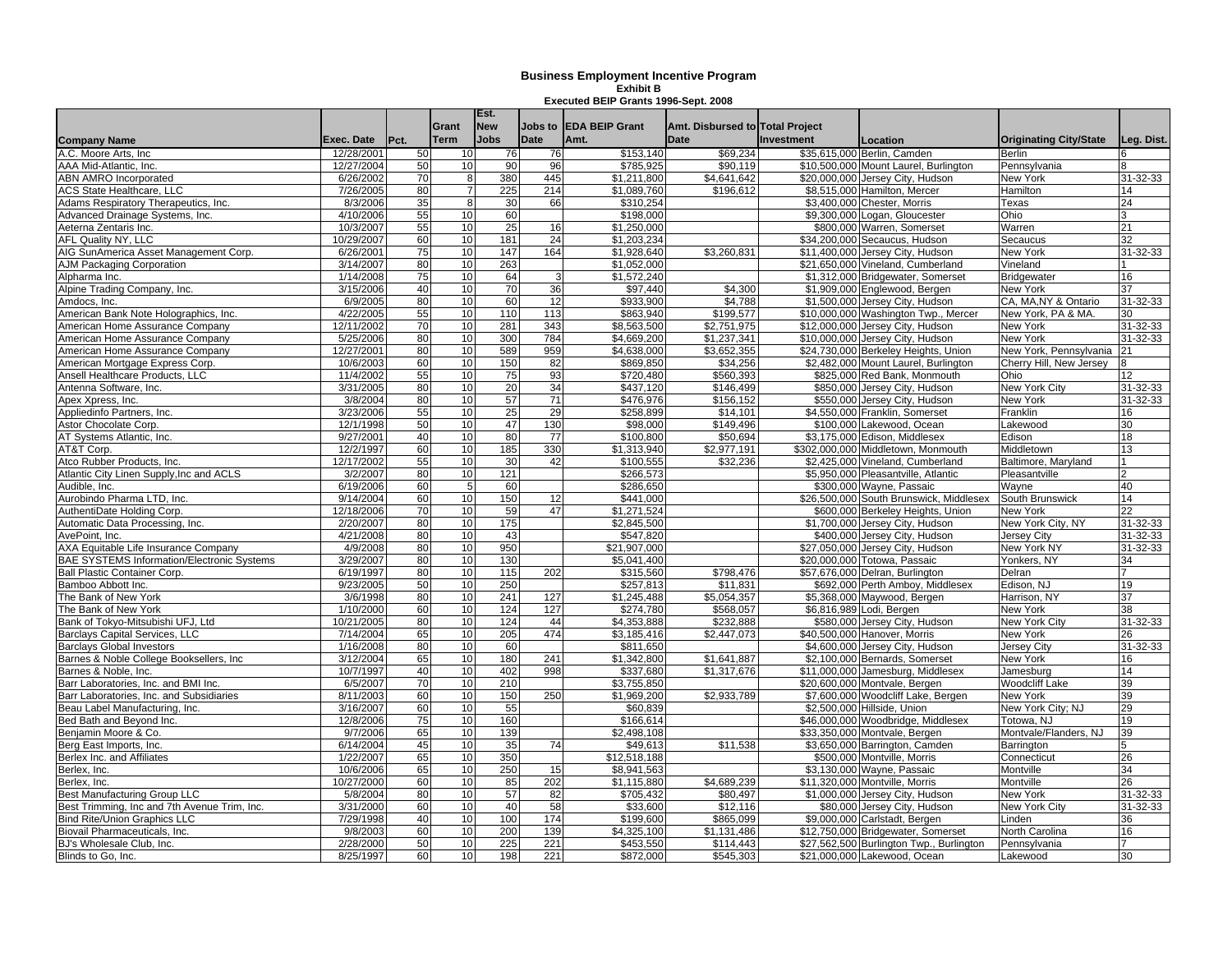| <b>Company Name</b>                                         | <b>Exec. Date</b>       | Pct.     | Grant<br><b>Term</b> | Est.<br><b>New</b><br><b>Jobs</b> | Jobs to<br><b>Date</b> | <b>IEDA BEIP Grant</b><br>Amt. | Amt. Disbursed to Total Project<br><b>Date</b> | <b>Investment</b> | Location                                                            | <b>Originating City/State</b>       | Leg. Dist. |
|-------------------------------------------------------------|-------------------------|----------|----------------------|-----------------------------------|------------------------|--------------------------------|------------------------------------------------|-------------------|---------------------------------------------------------------------|-------------------------------------|------------|
| BOC Group, Inc. The                                         | 6/25/1997               | 60       | 10                   | 185                               | 156                    | \$673,400                      | \$105,142                                      |                   | \$7,345,000 Lebanon, Hunterdon                                      | TN.AL.IL.MA.MI.PA.IN.VA23           |            |
| Brandywine Senior Care, Inc.                                | 12/29/2003              | 60       | 10                   | 50                                | 32                     | \$480,000                      | \$214.642                                      |                   | \$150,000 Mount Laurel, Burlington                                  | Pennsylvania                        |            |
| <b>BRIDOR USA</b>                                           | 9/13/2005               | 75       | 10                   | 82                                | 18                     | \$190,650                      |                                                |                   | \$17,500,000 Vineland, Cumberland                                   | Vineland                            |            |
| Bristol-Myers Squibb Company                                | 8/22/1997               | 80       | 10                   | 500                               | 2147                   | \$4,200,000                    | \$27,309,990                                   |                   | \$197,200,000 Hopewell Boro, Mercer                                 | Seattle, Washington                 | 15         |
| Burlington Coat Factory Warehouse Corporation               | 11/7/2002               | 50       | 10                   | 425                               | 221                    | \$669.550                      | \$47.406                                       |                   | \$24,050,000 Edgewater Park, Burlington                             | <b>Edgewater Park</b>               |            |
| Butterfly Press, LLC                                        | 9/11/2006               | 50       | 10                   | 56                                |                        | \$196,059                      | \$5,350                                        |                   | \$6,050,000 Moonachie, Bergen                                       | New York                            | 38         |
| CACI Technologies, Inc.                                     | 6/19/1997               | 50       | 10                   | 75                                | 371                    | \$496,080                      | \$1,029,619                                    |                   | \$2,296,000 Eatontown, Monmouth                                     | Virginia                            | 11         |
| Cadbury Adams USA LLC                                       | 5/2/2006                | 55       | 10                   | 57                                | 31                     | \$510.825                      | \$116.727                                      |                   | \$6,300,000 Parsippany-Troy Hills, Morris                           | Texas                               | 26         |
| Cadent. Inc.                                                | 12/28/2001              | 50       | 10                   | 100                               | 119                    | \$142,500                      | \$88.472                                       |                   | \$6.700.000 Carlstadt, Bergen                                       |                                     |            |
| Calyon                                                      | 7/24/2002               | 65       | 8                    | 61                                | 56                     | \$721,760                      | \$629,564                                      |                   | \$6,600,000 Woodbridge, Middlesex                                   | New York                            | 19         |
| Cape May Foods, LLC                                         | 8/23/2000               | 55       | 10                   | 28                                | 48                     | \$152,796                      | \$54,654                                       |                   | \$7,737,500 Millville, Cumberland                                   | Nanticoke, Maryland                 |            |
| Capitol Records, Inc.                                       | 4/7/2008                | 80       | 10                   | 150                               |                        | \$1,911,000                    |                                                |                   | \$883,894 Jersey City, Hudson                                       | New York, NY                        | 31-32-33   |
| Capture Resource, Inc.                                      | 8/28/2002               | 70       | $\overline{7}$       | 200                               | 36                     | \$233,240                      | \$1,462                                        |                   | \$365,000 Millville, Cumberland                                     | Millville                           |            |
| Cardinal Health 110, Inc.                                   | 2/8/2000                | 70       | 10                   | 125                               | 208                    | \$320,250                      | \$680,363                                      |                   | \$15,752,571 Logan, Gloucester                                      | Allentown, PA                       |            |
| Cardinal Health PTS, LLC                                    | 2/8/2000                | 70       | 10                   | 205                               | 262                    | \$2,219,950                    | \$2.097.774                                    |                   | \$57,735,000 Franklin, Somerset                                     | Franklin                            | 17         |
| <b>Celgene Corporation</b>                                  | 5/26/2005               | 80       | 10                   | 600                               | 188                    | \$6,086,250                    | \$2,220.525                                    |                   | \$35,000,000 Summit. Union                                          | Summit                              | 21         |
| Cendant Car Rental Group                                    | 3/1/2001                | 70       | 10                   | 300                               | 806                    | \$2,029,650                    | \$4,572,875                                    |                   | \$1,500,000 Parsippany-Troy Hills, Morris                           | Garden City NY                      | 26         |
| <b>Cendant Corporation</b>                                  | 3/20/2002               | 50       | 8                    | 114                               | 163                    | \$1,360,000                    | \$696,728                                      |                   | \$200,000 Parsippany-Troy Hills, Morris                             | Phoenix, Arizona                    | 26         |
| Chem Fleur, Inc.                                            | 11/6/2006               | 80       | 10                   | 90                                | 9                      | \$705,870                      |                                                |                   | \$63,000,000 Newark, Essex                                          | CA, MN, FL                          | 27-28-29   |
| Chem Network Processing Services, Inc.                      | 2/3/1999                | 80       | 10                   | 120                               | 201                    | \$772,800                      | \$1,778,672                                    |                   | \$17,200,000 Franklin, Somerset                                     | Franklin                            | 17         |
| Christmas Tree Shops, Inc.                                  | 12/4/2006               | 80       | 10                   | 162                               |                        | \$235,577                      |                                                |                   | \$90,000,000 Florence, Burlington                                   | Florence                            | 30         |
| Chubb Corporation, The                                      | 3/8/2002                | 65       | 10                   | 250                               | 1129                   | \$1,569,750                    | \$3,051,411                                    |                   | \$398,092,000 Readington, Hunterdon                                 | Readington                          | 23         |
| Chugai Pharma USA                                           | 3/24/2006               | 70       | 10                   | 50                                | 31                     | \$582,225                      | \$109,260                                      |                   | \$1,000,000 Bedminster, Somerset                                    | Bedminster                          | 16         |
| Citco Fund Services (USA), Inc.                             | 10/4/2007               | 80       | 10                   | 203                               |                        | \$10.150.000                   |                                                |                   | \$4.000.000 Jersey City, Hudson                                     | New York                            | 31-32-33   |
| Citco Fund Services (USA), Inc.                             | 5/12/2006               | 80       | 10                   | 244                               | 169                    | \$12,200,000                   | \$345,906                                      |                   | \$1,500,000 Jersey City, Hudson                                     | New York                            | 31-32-33   |
| Citigroup Global Markets, Inc. and Citibank, N.A.           | 9/14/2005               | 80       | 10                   | 2150                              | 1889                   | \$57,224,400                   | \$2,698,040                                    |                   | \$80,000,000 Warren, Somerset                                       | New York                            | 21         |
| Citigroup Global Markets, Inc. and Citibank, N.A.           | 9/29/2006               | 80       | 10                   | 1200                              | 900                    | \$37,104,000                   |                                                |                   | \$79,000,000 Jersey City, Hudson                                    | New York City, NY                   | 31-32-33   |
| City Theatrical, Inc.                                       | 5/2/2007                | 45       | 10                   | 47                                |                        | \$47,000                       |                                                |                   | \$1,050,000 Carlstadt, Bergen                                       | Bronx, NY                           | 36         |
| ClinPhone, Inc.                                             | 7/10/2006               | 55       | 10                   | 108                               | 61                     | \$685,125                      | \$42,384                                       |                   | \$1,405,000 East Windsor, Mercer                                    | Princeton, NJ                       | 14         |
| Coca-Cola Bottling Company of New York                      | 6/19/1997               | 50       | 5                    | 180                               | 454                    | \$210,000                      | \$78,442                                       |                   | \$103,484,711 Parsippany-Troy Hills, Morris                         | <b>New York</b>                     | 26         |
| COIM USA Inc.                                               | 1/26/2007               | 55       | 10                   | 10                                | 12                     | \$296.134                      |                                                |                   | \$29,000,000 West Deptford, Gloucester                              | North Kingstown, RI                 |            |
| Colgate-Palmolive Company                                   | 3/31/2000               | 60<br>60 | 10                   | 126                               | 129                    | \$1,471,176                    | \$1,021,853                                    |                   | \$44,221,000 Morristown, Morris                                     | Morristown                          | 25         |
| Comag Marketing Group, LLC<br>Comcast of New Jersey II, LLC | 10/28/2005<br>7/25/2001 | 65       | 10<br>10             | 90<br>250                         | 63<br>465              | \$1,796,580<br>\$511.875       | \$223,987<br>\$547,360                         |                   | \$524,000 Princeton Boro, Mercer                                    | NY, GA & PA<br>Several NJ Locations | 15<br>6    |
| Comcast Telecommunications, Inc.                            | 10/10/2000              | 70       | 10                   | 460                               | 669                    | \$6,534,530                    |                                                |                   | \$6,600,000 Voorhees, Camden<br>\$40,125,000 Moorestown, Burlington | Philadelphia, PA                    |            |
| CommonHealth, LLC                                           | 3/8/2006                | 75       | 10                   | $\overline{71}$                   | 15                     | \$1,302,495                    | \$2,892,642<br>\$9.535                         |                   | \$21,800,000 Parsippany-Troy Hills, Morris                          | Parsippany, Morristown              | 26         |
| CommVault Systems, Inc.                                     | 6/7/2007                | 70       | 10                   | 180                               |                        | \$3,755,745                    |                                                |                   | \$4,000,000 Oceanport, Monmouth                                     | Oceanport, NJ                       | 11         |
| Component Technology, Inc.                                  | 8/24/2004               | 55       | $\overline{7}$       | 50                                | 49                     | \$60.637                       | \$42.331                                       |                   | \$1,400,000 Millville, Cumberland                                   | Millville                           |            |
| <b>Connecticut General Life Insurance</b>                   | 5/28/1999               | 70       | 10                   | 225                               | 193                    | \$2,676,704                    | \$4,720,584                                    |                   | \$13,177,000 Jersey City, Hudson                                    | New York City, NY                   | 31-32-33   |
| The Connors Group, Inc.                                     | 5/21/2008               | 80       | 10                   | 160                               | -6                     | \$3,627,810                    |                                                |                   | \$164,000 Jersey City, Hudson                                       | Sherman Oaks CA                     | 31-32-33   |
| ConocoPhillips Company                                      | 10/29/1998              | 60       | 10                   | 75                                | 81                     | \$417,600                      | \$138,217                                      |                   | \$250,000,000 Linden, Union                                         | _inden                              | 22         |
| Conopco, Inc. and Unilever United States, Inc.              | 11/6/2006               | 65       | 10                   | 450                               |                        | \$11,305,125                   |                                                |                   | \$59,000,000 Englewood Cliffs, Bergen                               | Greenwich, CT                       | 37         |
| Continental Airlines Inc.                                   | 11/19/1997              | 50       | 10                   | 45                                | 268                    | \$753.900                      | \$721.689                                      |                   | \$30,870,500 Newark, Essex                                          | <b>Newark</b>                       | 27-28-29   |
| Continental Airlines, Inc.                                  | 5/26/2000               | 60       | 10                   | $\overline{37}$                   | 131                    | \$1,339,190                    | \$154.200                                      |                   | \$825,000,000 Newark, Essex                                         | <b>Newark</b>                       | 27-28-29   |
| Corporate Synergies Group, Inc.                             | 12/29/2004              | 75       | 10                   | 108                               | 127                    | \$3,984,640                    | \$295,723                                      |                   | \$3,500,929 Mount Laurel, Burlington                                | Mt. Laurel                          |            |
| Covance, Inc.                                               | 7/3/1997                | 80       | 10                   | 200                               | 231                    | \$974,400                      | \$1,408,166                                    |                   | \$34,000,000 West Windsor, Mercer                                   | West Windsor, NJ                    | 14         |
| CSG Systems, Inc.                                           | 1/12/2007               | 55       | 10                   | 76                                | 11                     | \$940,842                      | \$1,676                                        |                   | \$1,000,000 Fairfield, Essex                                        | Fairfield                           | 26         |
| Daiichi Pharmaceutical Corporation                          | 3/14/2006               | 65       | 10                   | 76                                |                        | \$1,330,304                    |                                                |                   | \$76,000,000 Madison, Morris                                        | Madison                             | 21         |
| Damascus Bakery, Inc.                                       | 9/20/2007               | 50       | 10                   | 180                               |                        | \$414,000                      |                                                |                   | \$8,000,000 Secaucus, Hudson                                        | Brooklyn, NY                        | 32         |
| Daniel F. Young, Inc.                                       | 10/27/2000              | 50       | 10                   | 36                                | 41                     | \$366,754                      | \$70.311                                       |                   | \$600,000 Jersey City, Hudson                                       | <b>New York</b>                     | 31-32-33   |
| Datek Online Brokerage Services Corp.                       | 8/25/1997               | 60       | 10                   | 275                               | 223                    | \$1,328,250                    | \$159.986                                      |                   | \$2,200,000 Woodbridge, Middlesex                                   | New York City                       | 19         |
| Dava Pharmaceuticals, Inc.                                  | 4/25/2005               | 70       | 10                   | 40                                | 20                     | \$931,560                      | \$31,122                                       |                   | \$170,000 Fort Lee, Bergen                                          | New York                            | 38         |
| DB Services New Jersey, Inc. and DB Securities              | 12/27/2007              | 80       | 10                   | 1600                              | 1085                   | \$39,520,000                   |                                                |                   | \$198,620,000 Jersey City, Hudson                                   | Manhattan, NY                       | 31-32-33   |
| DB Services New Jersey, Inc. and DB Securities              | 11/30/2001              | 55       | 10                   | 80                                | 80                     | \$1,464,000                    | \$2,413,898                                    |                   | \$20,015,000 Summit, Union                                          | Summit                              | 21         |
| Deloitte LLP and Subsidiaries                               | 3/5/2008                | 70       | 10                   | 280                               |                        | \$4,494,000                    |                                                |                   | \$89,100,000 Parsippany-Troy Hills, Morris                          | Parsippany-Troy Hills               | 26         |
| <b>DeltaPaper Corporation</b>                               | 5/9/2008                | 65       | 10                   | 43                                |                        | \$350,717                      |                                                |                   | \$266,000 Pennsauken, Camden                                        | Pennsylvania                        |            |
| Dendreon Corporation                                        | 8/18/2006               | 60       | 10                   | 150                               | 20                     | \$579,990                      | \$15,368                                       |                   | \$22,000,000 Lyndhurst, Bergen                                      | Washington                          | 25         |
| Designer Greetings, Inc.                                    | 6/4/2008                | 50       | 10                   | 158                               |                        | \$524,700                      |                                                |                   | \$11,000,000 Edison, Middlesex                                      | Staten Island, NY                   | 18         |
|                                                             |                         |          |                      |                                   |                        |                                |                                                |                   |                                                                     |                                     |            |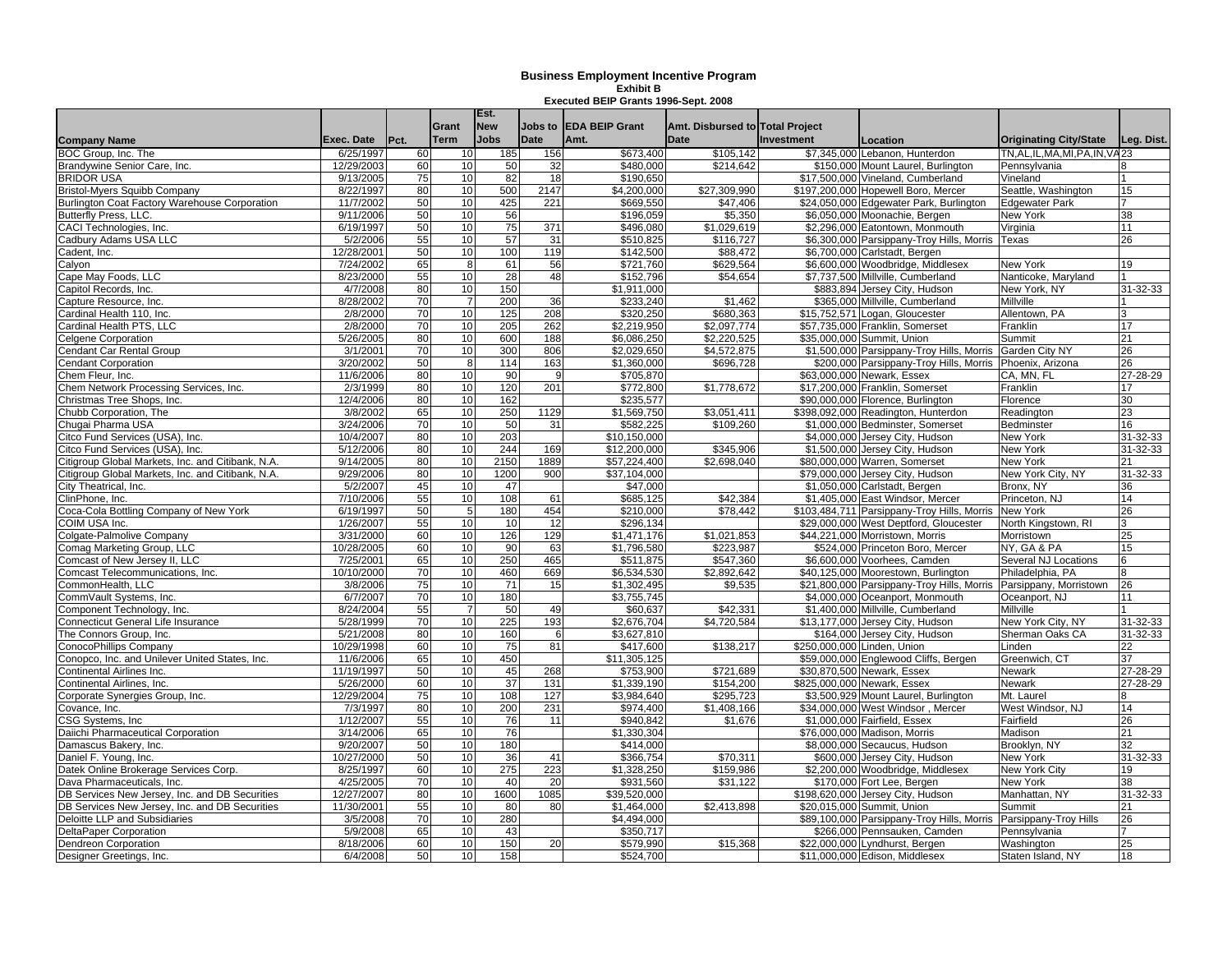|                                                    |            |      | Grant           | Est.<br><b>New</b> | Jobs to          | <b>IEDA BEIP Grant</b> |                                                |                   |                                            |                               |                 |
|----------------------------------------------------|------------|------|-----------------|--------------------|------------------|------------------------|------------------------------------------------|-------------------|--------------------------------------------|-------------------------------|-----------------|
| <b>Company Name</b>                                | Exec. Date | Pct. | <b>Term</b>     | <b>Jobs</b>        | Date             | Amt.                   | Amt. Disbursed to Total Project<br><b>Date</b> | <b>Investment</b> | Location                                   | <b>Originating City/State</b> | Leg. Dist.      |
| <b>Dialogic Corporation</b>                        | 10/31/1997 | 50   | 6               | 400                | 302              | \$861,600              | \$226,465                                      |                   | \$12,000,000 Parsippany-Troy Hills, Morris | Parsippany-Troy Hills         | 26              |
| Dietz and Watson, Inc.                             | 10/18/2006 | 80   | 10              | 100                | 67               | \$175,500              |                                                |                   | \$20,000,000 Various, Burlington           | Pennsylvania                  |                 |
| Dietz and Watson, Inc.                             | 8/28/2007  | 70   | 10              | 125                |                  | \$821,384              |                                                |                   | \$2,000,000 Delanco, Burlington            | Philadelphia, PA              |                 |
| Direct Fulfillment, LP                             | 1/27/2000  | 40   | 10              | 120                | 140              | \$675,680              | \$344,018                                      |                   | \$5,500,000 Washington Twp., Mercer        | <b>Upper Freehold</b>         | 30              |
| Direct Group, LLC and MCR Direct Mail, LLC         | 4/1/2005   | 75   | 10              | 630                | 371              | \$1,904,175            | \$181,520                                      |                   | \$3,125,000 Swedesboro, Gloucester         | ogan                          |                 |
| Dow Jones & Company, Inc.                          | 11/8/2001  | 65   | 10              | 155                | 511              | \$1,960,595            | \$3,395,638                                    |                   | \$3.750.000 South Brunswick, Middlesex     | New York                      | 14              |
| DPC Cirrus Inc.                                    | 6/25/1999  | 50   | 10              | 118                | 249              | \$362,260              | \$382,490                                      |                   | \$10.195.000 Mount Olive. Morris           | Mount Olive                   | 24              |
| DS Distribution Inc., and DS Pharmacy, Inc.        | 11/30/1999 | 60   | 10              | 151                | $\overline{377}$ | \$1,370,480            | \$586,443                                      |                   | \$30,000,000 Logan, Gloucester             | oqan                          |                 |
| DuBell Lumber Company                              | 7/18/2006  | 80   | 10              | 80                 | 25               | \$504,320              | \$4,391                                        |                   | \$4,415,800 Millville, Cumberland          | Millville                     |                 |
| Duro Bag Manufacturing Co., Inc.                   | 3/27/2002  | 75   | $\overline{7}$  | 180                | 230              | \$355,446              | \$592,541                                      |                   | \$3,000,000 Elizabeth, Union               | Elizabeth                     | 20              |
| E*Trade Financial Corporation and Subsidiaries     | 8/7/2007   | 80   | 10              | 325                |                  | \$2,710,500            |                                                |                   | \$8,500,000 Jersey City, Hudson            | Jersey City                   | 31-32-33        |
| Echosphere LLC                                     | 6/7/2002   | 65   | 10              | 424                | 440              | \$1,319,060            | \$224,436                                      |                   | \$4,868,093 Montville, Morris              | Montville                     | 26              |
| EduNeering Holdings Inc.                           | 4/6/2006   | 50   | $\overline{7}$  | 11                 | -5               | \$171,089              |                                                |                   | \$425,000 Princeton Boro, Mercer           | Princeton, NJ                 | 15              |
| Eisai, Inc. and Eisai Corporation of North America | 4/7/2006   | 60   | 10              | 50                 |                  | \$1,203,750            |                                                |                   | \$30,000,000 Woodcliff Lake, Bergen        | Teaneck, North Carolina       | 39              |
| Emcore Corp.                                       | 6/30/1997  | 80   | 10              | 200                | 80               | \$1.041.600            | \$5.731                                        |                   | \$22,599,000 Franklin, Somerset            | Franklin                      | 17              |
| Emisphere Technologies, Inc.                       | 3/20/2008  | 55   | 10              | 25                 |                  | \$624,750              |                                                |                   | \$1,000,000 Hanover, Morris                | Tarrytown, NY                 | 26              |
| Enterprise Press, Inc.                             | 4/5/2006   | 65   | 10              | 44                 | 25               | \$389,053              | \$17,868                                       |                   | \$4,150,000 Englewood, Bergen              | New York City                 | 37              |
| EPAC Technologies, Inc.                            | 2/2/2007   | 55   | 10              | 25                 |                  | \$163,793              |                                                |                   | \$7,850,000 Edison, Middlesex              | Edison                        | 18              |
| Eurofins Product Safety Labs, Inc.                 | 9/27/2006  | 65   | 10              | 25                 | 5                | \$154,375              |                                                |                   | \$2,750,000 South Brunswick, Middlesex     | South Brunswick               | 14              |
| Euromarket Designs, Inc. d/b/a Crate & Barrel      | 4/16/2003  | 60   | 10              | 127                | 138              | \$307,292              | \$101,045                                      |                   | \$8,400,000 Cranbury, Middlesex            | Illinois                      | 14              |
| ExIService Holdings, Inc.                          | 10/31/2007 | 80   | 10              | 83                 | 38               | \$4,150,000            |                                                |                   | \$150,000 Jersey City, Hudson              | New York, New Jersey          | 31-32-33        |
| ExxonMobil Research and Engineering Company        | 6/26/2006  | 80   | 10              | 140                |                  | \$5.139.428            |                                                |                   | \$36.000.000 Clinton, Hunterdon            | Baton Rouge, LA               | 23              |
| Falcon International Distributors, LLC             | 6/4/2007   | 80   | 10              | 60                 |                  | \$456,000              |                                                |                   | \$2,000,000 Jersey City, Hudson            | New York                      | 31-32-33        |
| Ferring Pharmaceuticals, Inc.                      | 4/30/2007  | 75   | 10              | 92                 |                  | \$3,927,466            |                                                |                   | \$1,790,000 Parsippany-Troy Hills, Morris  | New York                      | 26              |
| <b>Financial Sciences Corporation</b>              | 3/2/1999   | 70   | 8               | 56                 | 22               | \$689.293              | \$129.822                                      |                   | \$2,970,000 Jersey City, Hudson            | New York                      | 31-32-33        |
| Firmenich Incorporated                             | 7/26/2001  | 50   | 10 <sup>1</sup> | 90                 | 228              | \$353,025              | \$599,753                                      |                   | \$65,000,000 Plainsboro, Middlesex         | Plainsboro                    | 14              |
| First Brokers Holdings Inc.                        | 8/28/2002  | 70   | 10              | 80                 | 95               | \$5,300,120            | \$10.064.681                                   |                   | \$2.500.000 Hoboken, Hudson                | New York                      | 31-32-33        |
| Forest Laboratories Inc.                           | 3/2/1999   | 70   | 10              | 35                 | 60               | \$360,150              | \$1,425,376                                    |                   | \$1,350,000 Jersey City, Hudson            | New York                      | $31 - 32 - 33$  |
| Forest Laboratories Inc.                           | 12/27/2000 | 70   | 10              | 105                | 401              | \$990,780              | \$4,078,259                                    |                   | \$10,608,000 Jersey City, Hudson           | New York                      | 31-32-33        |
| Fortis Bank SA/NV                                  | 8/12/2004  | 80   | 10              | 60                 | 99               | \$1,311,360            | \$1,372,230                                    |                   | \$19,100,000 Jersey City, Hudson           | New York                      | 31-32-33        |
| <b>Foxdale Properties LLC</b>                      | 7/24/2001  | 75   | 10              | 291                | 369              | \$537,070              | \$317,674                                      |                   | \$11,600,000 Florence, Burlington          | Florence                      |                 |
| Fraba, Inc                                         | 6/10/2008  | 80   | 10              | 12                 |                  | \$74,649               |                                                |                   | \$50,000 Hamilton, Mercer                  | Princeton Junction            | 14              |
| Franklin Credit Management Corporation             | 3/31/2006  | 80   | 6               | 110                | 122              | \$639,256              | \$349,505                                      |                   | \$12,984,000 Jersey City, Hudson           | New York City, NY             | 31-32-33        |
| <b>Franklin Electric Company</b>                   | 5/15/2007  | 50   | 10              | 49                 |                  | \$424,508              |                                                |                   | \$3,150,000 Moorestown, Burlington         | Philadelphia, PA              |                 |
| Freedom Healthcare, LLC                            | 3/7/2006   | 80   | 10              | 25                 | 72               | \$78,400               | \$35.137                                       |                   | \$300,000 Union City, Hudson               | Union City                    | 33              |
| Gain Capital Group, LLC                            | 8/24/2006  | 50   | 10              | 26                 | 84               | \$164,200              | \$83,658                                       |                   | \$900,000 Bedminster, Somerset             | NJ                            | 16              |
| Galileo International, Inc.                        | 4/22/2002  | 55   | 10              | 75                 | 182              | \$528,000              | \$1,216,972                                    |                   | \$1,351,000 Parsippany-Troy Hills, Morris  | Illinois                      | 26              |
| Garrison Printing Co. Inc.                         | 10/7/1997  | 60   | 10              | 28                 | 34               | \$26,598               | \$230,959                                      |                   | \$1,518,000 Pennsauken, Camden             | Philadelphia, PA              |                 |
| Gestalt. LLC                                       | 3/23/2006  | 80   | 10              | 60                 | 33               | \$1,477,920            | \$25,567                                       |                   | \$400,000 Camden, Camden                   | Camden                        |                 |
| Global Document Solutions Corporation              | 5/29/2007  | 65   | 10              | 184                |                  | \$1,010,261            |                                                |                   | \$750,000 Carlstadt, Bergen                | New York, NY                  | 36              |
| Goldman Sachs Execution & Clearing L.P.            | 8/22/1997  | 80   | 10              | 95                 | 98               | \$917,320              | \$19,677,746                                   |                   | \$13,100,000 Jersey City, Hudson           | New York City, NY             | 31-32-33        |
| Goldman Sachs Group, Inc.                          | 6/14/2002  | 80   | 10              | 300                |                  | \$2.271.450            |                                                |                   | \$306,000,000 Jersey City, Hudson          | <b>Jersey City</b>            | 31-32-33        |
| Goldman Sachs Group, Inc.                          | 6/14/2002  | 65   | 10              | 75                 |                  | \$1,621,913            |                                                |                   | \$2,000,000 Jersey City, Hudson            | Jersey City                   | 31-32-33        |
| Goldman Sachs Group, Inc.                          | 6/14/2002  | 80   | 10              | 2000               | 2301             | \$164,336,000          | \$38,289,559                                   |                   | \$595,000,000 Jersey City, Hudson          | New York                      | 31-32-33        |
| Government Employees Insurance Company             | 5/25/2005  | 50   |                 | 150                | 129              | \$706,050              | \$28.456                                       |                   | \$1,500,000 Evesham, Burlington            | New York                      |                 |
| Great Atlantic & Pacific Tea Co. Inc.              | 6/27/1997  | 60   | 10              | $\overline{72}$    | 90               | \$128,736              | \$74.047                                       |                   | \$5,137,894 Paterson, Passaic              | MA, NY and NJ                 | 35              |
| Gussco Manufacturing Inc.                          | 2/2/2007   | 50   | 10              | 125                |                  | \$243,311              |                                                |                   | \$13,500,000 Cedar Grove, Essex            | Brooklyn, NY                  | 21              |
| Hanjin Shipping Company, Ltd.                      | 11/5/1998  | 50   | $5\overline{5}$ | 175                | 176              | \$225,000              | \$239,394                                      |                   | \$29,998,500 Paramus, Bergen               | NY and LA                     | 38              |
| Hapag-Llovd (America) Inc.                         | 1/30/2007  | 70   | 10              | 145                |                  | \$758.713              |                                                |                   | \$577,730 Piscataway, Middlesex            | Florida                       | $\overline{22}$ |
| Harte-Hanks Teleservices                           | 9/23/2005  | 75   | 10              | 75                 | 149              | \$164,531              | \$22,879                                       |                   | \$1,050,000 Pennsauken, Camden             | Vineland, NJ                  |                 |
| High Point Safety and Insurance Management Corp.   | 7/27/2007  | 50   | 10              | $\overline{74}$    |                  | \$215,199              |                                                |                   | \$2,250,780 Red Bank, Monmouth             | Red Bank Borough              | 12              |
| Home Decor Products, Inc.                          | 5/27/2005  | 40   | 10              | 48                 |                  | \$150,624              | \$53,851                                       |                   | \$1,600,000 Sparta, Sussex                 | Edison, NJ                    | 24              |
| Homeland Vinyl Products, Inc.                      | 3/5/2007   | 80   | 10<br>10        | 125                |                  | \$326,250              |                                                |                   | \$11,787,500 Millville, Cumberland         | Millville                     | 40              |
| Howmedica Osteonics Corp.                          | 1/25/2006  | 70   |                 | 260                | 429              | \$3,540,810            | \$490,864                                      |                   | \$39,913,000 Mahwah, Bergen                | Mahwah                        |                 |
| iBiquity Digital Corporation                       | 7/31/2006  | 55   | 10<br>10        | 22<br>100          | 16               | \$360.649              | \$16.322                                       |                   | \$350,000 Bernards, Somerset               | <b>Bernards</b>               | 16              |
| <b>IBM Corporation</b>                             | 7/10/2008  | 60   | 10              |                    |                  | \$3,498,000            |                                                |                   | \$1.500.000 Englewood Cliffs, Bergen       | <b>Englewood Cliffs</b>       | 37              |
| ICAP North American Inc.                           | 4/2/2002   | 80   |                 | 250                | 967              | \$8,300,000            | \$58,906,127                                   |                   | \$69,700,000 Jersey City, Hudson           | New York City, NY             | 31-32-33        |
| IDT Corporation, Affiliates and Subsidiaries       | 2/29/2000  | 80   | 10              | 150                | 504              | \$483,600              | \$8,123,072                                    |                   | \$116,360,000 Newark, Essex                | Newark                        | 27-28-29        |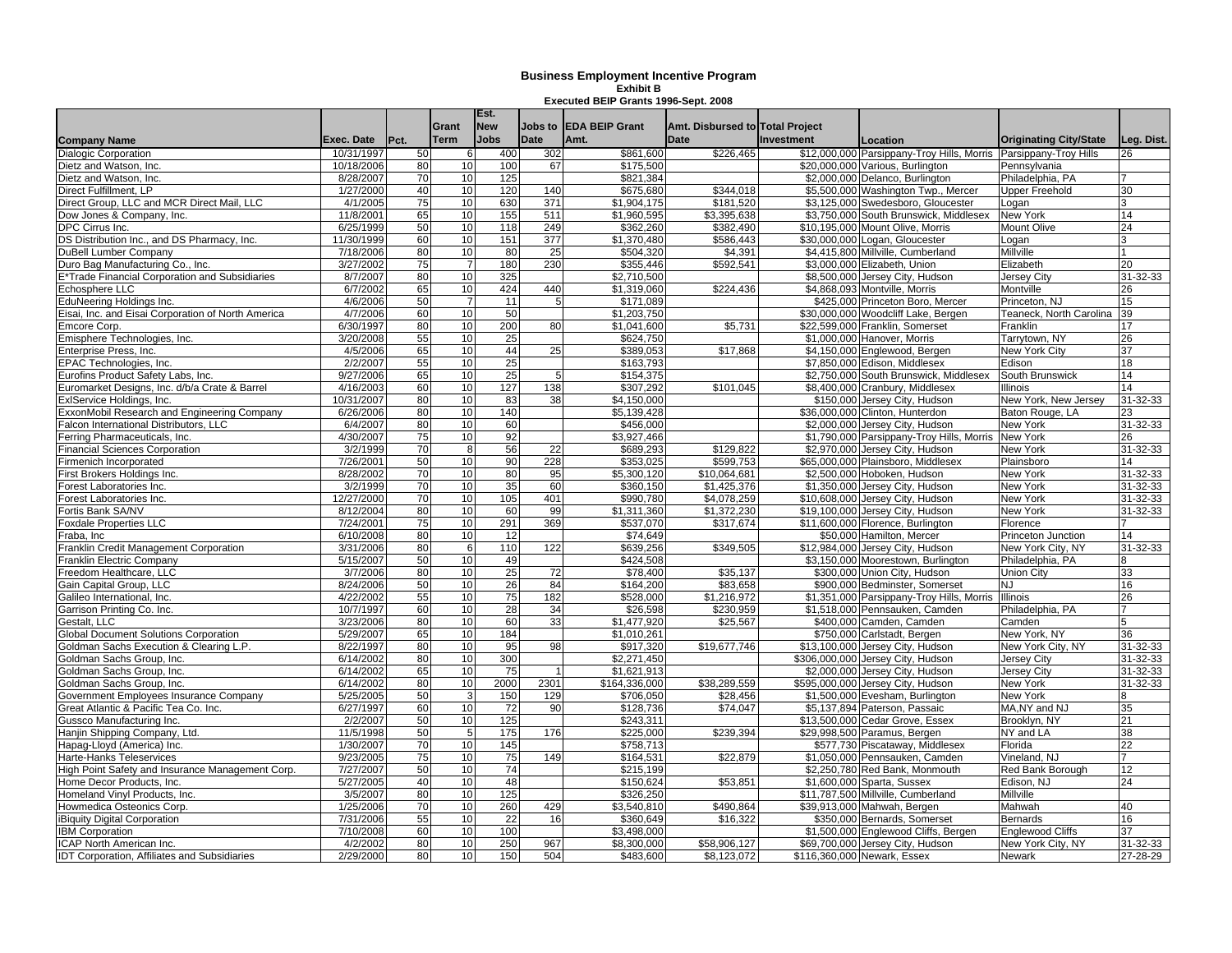|                                              |                        |          |                      | Est.<br><b>New</b> |                 |                               |                                                |                   |                                                                    |                                 |                 |
|----------------------------------------------|------------------------|----------|----------------------|--------------------|-----------------|-------------------------------|------------------------------------------------|-------------------|--------------------------------------------------------------------|---------------------------------|-----------------|
|                                              | Exec. Date             | Pct.     | Grant<br><b>Term</b> | <b>Jobs</b>        | Jobs to<br>Date | <b>EDA BEIP Grant</b><br>Amt. | Amt. Disbursed to Total Project<br><b>Date</b> | <b>Investment</b> |                                                                    | <b>Originating City/State</b>   | Leg. Dist.      |
| <b>Company Name</b><br>i-Flex Solutions Inc. | 11/6/2006              | 75       | 10                   | 275                |                 | \$3,284,531                   |                                                |                   | Location<br>\$480,000 Edison, Middlesex                            | <b>New York</b>                 | 18              |
| ImClone Systems Inc.                         | 10/29/2001             | 80       | 10                   | 300                | 233             | \$2,755,200                   | \$287,034                                      |                   | \$226,805,648 Somerville, Somerset                                 | Somerville                      | 16              |
| ImClone Systems Incorporated                 | 6/25/1999              | 80       | 10                   | 102                | 170             | \$625,260                     | \$1,514,450                                    |                   | \$40,700,000 Somerville, Somerset                                  | Somerville                      | 16              |
| Imperial Bag & Paper Company, Inc.           | 3/26/1999              | 60       | 10                   | 76                 | 91              | \$750,000                     | \$1,274,201                                    |                   | \$4,900,000 Bayonne, Hudson                                        | Bronx, NY                       | 31              |
|                                              |                        | 60       | 10                   | 11                 |                 |                               |                                                |                   |                                                                    | Milford, CT                     |                 |
| Impliant, Inc.                               | 5/14/2007              | 50       | 10                   | 123                |                 | \$139,334                     |                                                |                   | \$286,000 Princeton Borough, Mercer                                |                                 | 15              |
| incNetworks, Inc.<br>Independence Press Inc. | 7/24/2007<br>5/25/2006 | 45       | 10                   | 53                 | 46              | \$2,376,975<br>\$263,319      | \$25.126                                       |                   | \$1 Piscataway, Middlesex<br>\$2,080,000 West Deptford, Gloucester | Long Branch, NJ<br>Pennsvlvania | 17              |
| Infocrossing, Inc.                           | 8/22/1997              | 40       | 10                   | 101                | 152             | \$425,250                     | \$670,711                                      |                   | \$14,600,000 Leonia, Bergen                                        | New York City, NY               | 37              |
| Infosys Technologies Limited                 | 7/11/2006              | 75       | 10                   | 135                | 1071            | \$1,612,406                   |                                                |                   | \$820,000 Bridgewater, Somerset                                    | <b>Berkeley Heights</b>         | 16              |
| Infragistics, Inc.                           | 7/25/2005              | 50       | 10                   | 12                 | 44              | \$69,150                      | \$26,157                                       |                   | \$609,456 East Windsor, Mercer                                     | East Windsor                    | 12 <sup>2</sup> |
| Instinet Group Incorporated                  | 12/28/2001             | 80       | 10                   | 300                | 233             | \$3,712,800                   | \$542,856                                      |                   | \$14,000,000 Jersey City, Hudson                                   | New York City                   | 31-32-33        |
| Insurance Services Offices, Inc.             | 7/29/1999              | 80       | 10                   | 1060               | 1056            | \$11,768,730                  | \$27,411,705                                   |                   | \$30,600,000 Jersey City, Hudson                                   | New York                        | 31-32-33        |
| Integrium, LLC                               | 12/14/2007             | 70       | 10                   | $\overline{37}$    | 14              | \$697.048                     |                                                |                   | \$1.130.000 Bedminster, Somerset                                   | Tustin, CA                      | 16              |
| International Delights LLC                   | 6/6/2008               | 60       | 10                   | 200                |                 | \$416.000                     |                                                |                   | \$31.310.000 Clifton. Passaic                                      | Long Island, NY                 | 34              |
| Interstate Waste Services, Inc.              | 5/30/2008              | 50       | 10                   | 70                 |                 | \$695,975                     |                                                |                   | \$685,000 Ramsey, Bergen                                           | Sloatsburg, New York            | 39              |
| IPC Systems, Inc.                            | 12/18/2007             | 80       | 10                   | 149                | 126             | \$6,464,118                   |                                                |                   | \$500,000 Jersey City, Hudson                                      | New York                        | 31-32-33        |
| Isaac Hazan & Co., Inc.                      | 3/2/1999               | 60       | 10                   | 160                | 64              | \$436,800                     | \$102,018                                      |                   | \$885,000 Secaucus, Hudson                                         | New York                        | 32              |
|                                              |                        |          |                      |                    | $\overline{7}$  |                               |                                                |                   |                                                                    |                                 |                 |
| ITelagen, LLC &/or NetGenit, Inc.            | 10/2/2007              | 75<br>65 | 10<br>10             | 25<br>130          | 232             | \$550,699                     |                                                |                   | \$105,000 Jersey City, Hudson                                      | <b>Jersey City</b>              | 31-32-33<br>34  |
| <b>ITT Industries</b>                        | 5/23/2001              |          | 10                   | 150                |                 | \$1,475,792                   | $\overline{1,744,940}$                         |                   | \$8,484,500 Clifton, Passaic                                       | <b>Clifton City</b>             |                 |
| <b>IXIS North America</b>                    | 7/19/2006<br>9/30/1999 | 80       | 10                   |                    | 77<br>127       | \$2,868,600                   | \$98,029                                       |                   | \$15,350,000 Jersey City, Hudson                                   | New York<br>Virginia            | 31-32-33        |
| Jackson Hewitt Tax Service, Inc              |                        | 50       |                      | 75                 |                 | \$294,960                     | \$1,450,136                                    |                   | \$1,303,875 Parsippany-Troy Hills, Morris                          |                                 | 26              |
| JE Berkowitz, LP                             | 6/12/2008              | 55       | 10                   | 25                 |                 | \$52,500                      |                                                |                   | \$22,500,000 Oldmans, Salem                                        | Westville, NJ                   |                 |
| <b>Jersey Precast Corp</b>                   | 2/5/2007               | 70       | 10                   | 50                 |                 | \$157,375                     |                                                |                   | \$9,750,000 Hamilton, Mercer                                       | <b>New Brunswick</b>            | 14              |
| John Turano & Sons, Inc.                     | 12/28/2001             | 50       | 10                   | 83                 | 77              | \$261.300                     | \$69,187                                       |                   | \$10.400.000 Edison, Middlesex                                     | Brooklyn, NY                    | 18<br>33        |
| John Wiley & Sons, Inc.                      | 4/28/2000              | 80       | 10                   | 800                | 1068            | \$7,347,200                   | \$11,473,660                                   |                   | \$46,017,000 Hoboken, Hudson                                       | New York                        |                 |
| Journal of Commerce, The                     | 4/28/2000              | 60       | 10                   | 83                 | 63              | \$389,590                     | \$5,869                                        |                   | \$2,030,000 Newark, Essex                                          | New York & Phillipsburg         | 27-28-29        |
| JPMorgan Chase Bank                          | 1/31/2002              | 60       | 10                   | 433                | 273             | \$2,209.865                   | \$1,255,043                                    |                   | \$71,850,000 Carlstadt, Bergen                                     | New York                        | 36              |
| JPMorgan Chase Bank                          | 6/28/2000              | 80       | 10                   | 1000               | 1671            | \$20,958,000                  | \$22.030.234                                   |                   | \$561,000,000 Jersey City, Hudson                                  | New York City                   | 31-32-33        |
| King Pharmaceuticals, Inc.                   | 5/25/2006              | 75       | 10                   | 91                 | 47              | \$8,253,750                   | \$286,309                                      |                   | \$5,900,000 Bridgewater, Somerset                                  | <b>Bridgewater</b>              | 16              |
| Kirusa Inc.                                  | 5/22/2006              | 75       | 10                   | 41                 |                 | \$475.395                     |                                                |                   | \$30,000 New Providence, Union                                     | <b>New Providence</b>           | $\overline{22}$ |
| Knight Equity Markets, L.P.                  | 3/24/1999              | 60       | 10                   | 31                 | 32              | \$2,165,000                   | \$5,030,627                                    |                   | \$21,000,000 Jersey City, Hudson                                   | <b>Jersey City</b>              | 31-32-33        |
| Knight Equity Markets, L.P.                  | 6/30/2000              | 65       | 10                   | 56                 | 120             | \$5,323,200                   | \$11,233,221                                   |                   | \$100,000,000 Jersey City, Hudson                                  | <b>Jersey City</b>              | 31-32-33        |
| <b>KPMG LLP</b>                              | 10/26/2006             | 65       | 10                   | 200                |                 | \$3,747,250                   |                                                |                   | \$46,200,000 Montvale, Bergen                                      | Montvale                        | 39              |
| <b>KPMG LLP</b>                              | 12/23/1997             | 80       | 10                   | 275                | 582             | \$2,684,000                   | \$8,868,003                                    |                   | \$7,400,000 Woodcliff Lake, Bergen                                 | New York,TX,IL,GA               | 39              |
| L.I. 2000. Inc.                              | 3/4/1998               | 40       | 10                   | 416                | 654             | \$350,000                     | \$720,020                                      |                   | \$3,550,000 Secaucus, Hudson                                       | <b>New York</b>                 | 32              |
| L-3 Communications Systems - East            | 2/19/2004              | 75       | 10                   | 50                 | 302             | \$654.750                     | \$1.195.048                                    |                   | \$1.319,000 Camden, Camden                                         | Marvland                        |                 |
| Lakewood Pathology Associates, Inc.          | 7/28/2006              | 65       |                      | 25                 | 21              | \$82,377                      |                                                |                   | \$3,000,000 Lakewood, Ocean                                        | _akewood                        | 30              |
| Lazard Freres & Co., LLC                     | 10/21/2004             | 80       | $6 \overline{6}$     | 25                 | 23              | \$672,000                     | \$180,249                                      |                   | \$750,000 Jersey City, Hudson                                      | New York                        | 31-32-33        |
| Lehman Brothers, Inc.                        | 11/12/2002             | 80       | 10                   | 700                | 439             | \$11,540,900                  | \$1,591,943                                    |                   | \$60,000,000 Jersey City, Hudson                                   | New York City                   | 31-32-33        |
| <b>LifeCell Corporation</b>                  | 3/26/1999              | 55       | 10                   | 146                | 343             | \$1,058,400                   | \$2,089,852                                    |                   | \$18,600,000 Branchburg, Somerset                                  | Texas                           | 16              |
| Linguagen Corp                               | 2/8/2006               | 60       | 10                   | 36                 | 6               | \$441,018                     |                                                |                   | \$4,251,000 Ewing, Mercer                                          | Cranbury                        | 15              |
| LiveProcess Corporation                      | 5/23/2006              | 70       | 10                   | 25                 | 8               | \$177.844                     |                                                |                   | \$561,000 Verona, Essex                                            | Verona                          | 21              |
| LNT Services, Inc.                           | 4/30/1998              | 80       | 10                   | 200                | 523             | \$869,120                     | \$3,339,673                                    |                   | \$15,100,000 Logan, Gloucester                                     | .ogan                           | $\overline{38}$ |
| Lodi CML Cooperative LLC                     | 12/6/2007              | 70       | 10                   | 61                 |                 | \$149,561                     |                                                |                   | \$3,700,000 Lodi, Bergen                                           | .odi                            |                 |
| Lord Abbett & Co.                            | 9/3/1998               | 80       | 10                   | 250                | 739             | \$15,500,000                  | \$42,438,716                                   |                   | \$87,663,000 Jersey City, Hudson                                   | New York, NY                    | 31-32-33        |
| L'Oreal USA Products, Inc.                   | 5/13/2008              | 70       | 10                   | 40                 |                 | \$639,100                     |                                                |                   | \$120,200,000 New Brunswick, Middlesex                             | Clark, NJ                       | 17              |
| L'Oreal USA Products, Inc.                   | 5/13/2008              | 60       | 10                   | 80                 |                 | \$1,477,920                   |                                                |                   | \$14,020,000 Berkeley Heights, Union                               | New York, NY                    |                 |
| Louis Berger Group, Inc., The                | 7/25/2007              | 30       | 10                   | 33                 |                 | \$114.098                     |                                                |                   | \$1,500,000 Morristown, Morris                                     | Morristown                      | 25              |
| M. Fortunoff of Westbury LLC                 | 7/20/2006              | 80       | 10                   | 75                 |                 | \$264,375                     |                                                |                   | \$100,000 Jersey City, Hudson                                      | Westbury, NY                    | 31-32-33        |
| Maksin Management Corp.                      | 1/2/2008               | 80       | 10                   | 50                 |                 | \$126.490                     |                                                |                   | \$29.200.000 Camden, Camden                                        | Pennsauken                      |                 |
| Marketing Technology Solutions, Inc.         | 9/18/2006              | 80       | 10                   | 36                 |                 | \$1.113.120                   |                                                |                   | \$75,000 Jersey City, Hudson                                       | Edison & New York City          | 31-32-33        |
| marketRX, Inc.                               | 8/13/2004              | 70       | 10                   | 40                 | 23              | \$183,792                     | \$103,114                                      |                   | \$573,840 Bridgewater, Somerset                                    | <b>Bridgewater</b>              | 16              |
| Marsh & McLennan Companies, Inc.             | 3/1/2002               | 80       | 10                   | 800                | 1074            | \$12,451,200                  | \$11,337,610                                   |                   | \$159,000,000 Hoboken, Hudson                                      | New York, NY                    | 33              |
| Mastertaste, Inc.                            | 5/27/1999              | 80       | 10                   | 85                 | 112             | \$441,360                     | \$713,181                                      |                   | \$5,200,000 Carteret, Middlesex                                    | Long Island, NY                 | 22              |
| Matthew Bender & Company/Reed Elsevier Inc.  | 12/5/2000              | 80       | 10                   | 205                | 179             | \$1,987,124                   | \$2,003,534                                    |                   | \$35,200,000 Newark, Essex                                         | New York, NY                    | 27-28-29        |
| McKinsey & Company, Inc.                     | 4/28/1998              | 80       | 10                   | 75                 | 365             | \$987,000                     | \$3,834,331                                    |                   | \$13,760,000 Florham Park, Morris                                  | <b>Bedminster</b>               | 26              |
| McKinsey & Company, Inc.                     | 11/20/2007             | 55       | 10                   | 340                | 14              | \$9,677,250                   |                                                |                   | \$2,400,000 Florham Park, Morris                                   | <b>Florham Park</b>             | 26              |
| McLane New Jersey, Inc./McLane Company, Inc. | 9/14/2004              | 60       | 10                   | 320                | 335             | \$704,640                     | \$401,448                                      |                   | \$29,500,000 Upper Penns Neck, Salem                               | Texas                           |                 |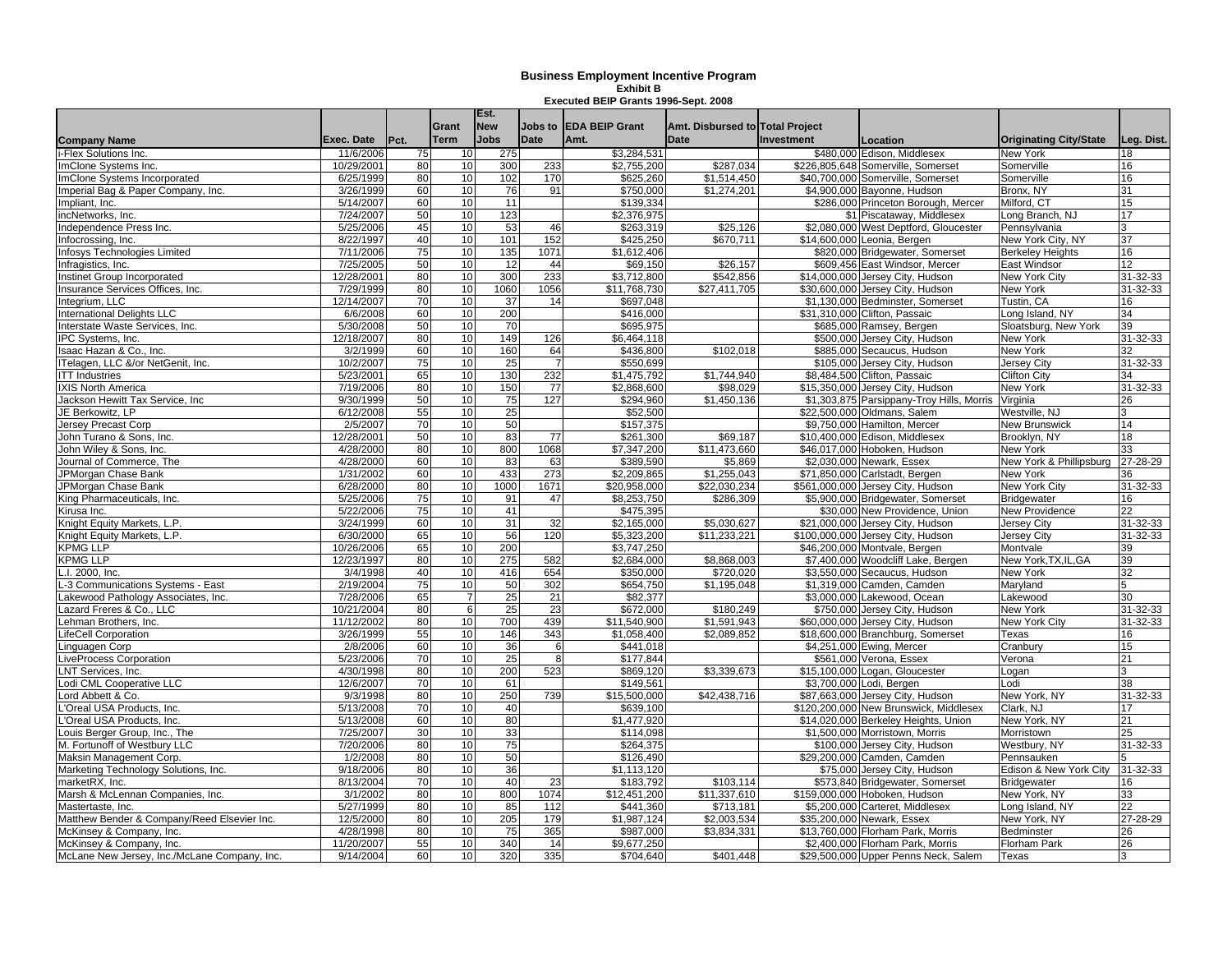|                                                                    |            |          | Grant           | Est.<br><b>New</b> | Jobs to     | <b>EDA BEIP Grant</b>    | Amt. Disbursed to Total Project |            |                                                                 |                                      |            |
|--------------------------------------------------------------------|------------|----------|-----------------|--------------------|-------------|--------------------------|---------------------------------|------------|-----------------------------------------------------------------|--------------------------------------|------------|
| Company Name                                                       | Exec. Date | Pct.     | <b>Term</b>     | <b>Jobs</b>        | <b>Date</b> | Amt.                     | <b>Date</b>                     | Investment | Location                                                        | <b>Originating City/State</b>        | Leg. Dist. |
| McLean Packaging Corporation/MJF Realty Group                      | 2/1/2007   | 50       | 10              | 70                 |             | \$689,830                |                                 |            | \$13,300,000 Moorestown, Burlington                             | Philadelphia, PA                     |            |
| <b>MCR Direct Mail, LLC</b>                                        | 1/25/2001  | 50       | 10              | 115                | 267         | \$136,850                | \$255,282                       |            | \$2,230,000 Woolwich, Gloucester                                | Woolwich                             |            |
| MD-X Solutions, Inc.                                               | 11/14/2006 | 60       | 10              | 150                | 55          | \$567,000                | \$22,080                        |            | \$2,250,000 Mahwah, Bergen                                      | Mahwah                               | 40         |
| Mechoshade Systems, Inc.                                           | 4/28/2004  | 60       | 10              | 104                | 127         | \$268,223                | \$86,551                        |            | \$1,030,000 Edison, Middlesex                                   | New York                             | 18         |
| Medco Health Solutions of Willingboro, LLC                         | 8/26/1999  | 70       | 10              | 815                | 1091        | \$2,975,312              | \$4.067.022                     |            | \$85,000,000 Willingboro, Burlington                            | Willingboro                          |            |
| Medco Health Solutions, Inc.                                       | 11/7/1997  | 80       | 10              | 317                | 1279        | \$2,556,288              | \$23,102,962                    |            | \$77,600,000 Franklin Lakes, Bergen                             | Woodcliff Lake/Montvale              | 40         |
| Medical Diagnostics Laboratories, LLC                              | 12/27/2004 | 55       | 10              | 75                 | 127         | \$201,702                | \$74,868                        |            | \$9,200,000 Hamilton, Mercer                                    | Mount Laurel                         | 14         |
| Medico Graphic Services, Inc.                                      | 8/22/2005  | 70       | 10              | 34                 | 26          | \$75.361                 | \$18,210                        |            | \$100,000 Jersey City, Hudson                                   | New York                             | 31-32-33   |
| Medidata Solutions, Inc.                                           | 12/27/2004 | 55       | 10              | 60                 | 62          | \$642,010                | \$316,435                       |            | \$1,150,000 Edison, Middlesex                                   | Manhattan, NY                        | 18         |
| Medlink Imaging, LLC.                                              | 10/26/2006 | 60       | 10              | $\overline{27}$    | 17          | \$160,848                |                                 |            | \$200,000 Teterboro, Bergen                                     | Elmsford, NY                         | 38         |
| Mercedes-Benz USA, LLC                                             | 4/19/2002  | 50       | 10              | 92                 | 92          | \$505,725                | \$129,043                       |            | \$77,400,000 Montvale, Bergen                                   | Hanover, Maryland                    | 30         |
| Meritex LLC                                                        | 3/23/1998  | 50       | 10              | 150                | 170         | \$218,250                | \$187,684                       |            | \$8,200,000 Piscataway, Middlesex                               | New York                             |            |
| Merlin Industries, Inc.                                            | 3/11/2005  | 45       | 10              | 76                 | 42          | \$58,500                 | \$22,140                        |            | \$3,500,000 Hamilton, Mercer                                    | Trenton                              | 14         |
| Merrill Lynch & Co., Inc.                                          | 3/6/2000   | 80       | 10              | 900                | 545         | \$31,096,800             | $\overline{37,472,382}$         |            | \$45,000,000 Jersey City, Hudson                                | New York                             | 31-32-33   |
| Merrill Lynch, Pierce, Fenner & Smith Incorporated                 | 10/22/2002 | 80       | 10              | 1100               | 280         | \$6,400,000              |                                 |            | \$367,400,000 Hopewell Boro, Mercer                             | Pennsvlvania/NJ                      |            |
| MetLife Group Inc. and MetLife Bank, NA                            | 11/8/2006  | 65       | 10              | 400                | 299         | \$4,270,365              | \$314,834                       |            | \$36,000,000 Bridgewater, Somerset                              | Franklin                             | 16         |
| Metrologic Instruments, Inc.                                       | 9/12/2005  | 45       | 10              | 42                 | 74          | \$75,600                 | \$2,744                         |            | \$62,500 Gloucester City, Camden                                | Gloucester City                      |            |
| Mimeo.com, Inc.                                                    | 5/30/2008  | 80       | 10              | 150                |             | \$840,937                |                                 |            | \$5,400,000 Newark, Essex                                       | Newark                               | 27-28-29   |
| Mindich Enterprises, Inc.                                          | 12/27/2007 | 45       | 10              | 61                 |             | \$216,306                |                                 |            | \$4,500,000 Mahwah, Bergen                                      | Haverstraw, New York                 | 40         |
| Mizuho Corporate Bank, Limited                                     | 3/27/2002  | 80       | 10              | 236                | 327         | \$1,745,820              | \$1,425,988                     |            | \$21,000,000 Jersey City, Hudson                                | <b>Jersey City</b>                   | 31-32-33   |
| Mizuho Securities USA Inc                                          | 1/31/2002  | 70       | 10              | 84                 | 33          | \$1,350,000              | \$3,600,882                     |            | \$8,750,000 Hoboken, Hudson                                     | New York City, NY                    | 33         |
| Model Electronics Inc.                                             | 3/1/2006   | 70       | 10              | 85                 | 112         | \$467.859                | \$140.955                       |            | \$5.400,000 Upper Saddle River, Bergen                          | Nanuet. NY                           | 39         |
| Morgan Stanley D.W. a/k/a Dean Witter                              | 12/28/2001 | 65       | 10              | 99                 | 209         | \$1,553,331              | \$552,381                       |            | \$1,945,000 Jersey City, Hudson                                 | New York City                        | 31-32-33   |
| Morgan Stanley Dean Witter Trust FSB                               | 1/27/2000  | 70       | 10              | 288                | 883         | \$2,314,360              | \$634.711                       |            | \$5,878,737 Jersey City, Hudson                                 | New York                             | 31-32-33   |
| Morgan Stanley Dean Witter Trust FSB                               | 10/2/2000  | 45       | 10              | 75                 | 61          | \$7,984,800              | \$614,806                       |            | \$2,000,000 Morristown, Morris                                  | New York                             | 25         |
| Morgan Stanley Dean Witter Trust FSB                               | 10/27/2000 | 45       |                 | 78                 | 88          | \$886,140                | \$720,567                       |            | \$950,000 Princeton Boro, Mercer                                | New York, Geneva                     | 15         |
| MRS Associates, Inc.                                               | 5/26/2005  | 55       | 10              | 200                | 109         | \$443.300                | \$19,724                        |            | \$400,000 Cherry Hill, Camden                                   | <b>Cherry Hill Township</b>          | 6          |
| MSNBC Cable L.L.C.                                                 | 6/19/1997  | 80       | 10              | 440                | 459         | \$2,920,000              | \$7.779.087                     |            | \$1.090.000.000 Secaucus, Hudson                                | Secaucus                             | 32         |
| Multilink Technology Corporation                                   | 7/29/1999  | 40       | 9               | 75                 | 80          | \$292,269                | \$294,088                       |            | \$825,000 Franklin, Somerset                                    | Santa Monica, CA                     | 17         |
| Multiplex. Inc.                                                    | 1/29/2001  | 65       | 10              | 430                | 107         | \$2,285,773              | \$62.160                        |            | \$66,000,000 South Plainfield, Middlesex                        | South Plainfield                     | 18         |
| <b>National Discount Brokers</b>                                   | 4/29/1999  | 80       | 10              | 350                | 568         | \$2,009,000              | \$731,658                       |            | \$3,500,000 Jersey City, Hudson                                 | New York                             | 31-32-33   |
|                                                                    | 5/23/2001  |          | 10              | 110                | 283         |                          |                                 |            |                                                                 |                                      | 31-32-33   |
| National Financial Services, LLC                                   | 7/7/2008   | 60<br>55 |                 | 25                 |             | \$1,606,770              | \$4,284,561                     |            | \$3,734,500 Jersey City, Hudson<br>\$100,000 Clark, Union       | Jersey City<br><b>Clark Township</b> |            |
| NB Ventures, Inc.                                                  | 9/30/1999  | 80       | 10              | 160                | 257         | \$195,628<br>\$4.611.840 |                                 |            |                                                                 | <b>Englewood Cliffs</b>              | 22<br>37   |
| NBC, Inc.; CNBC, Inc.; CNBC.com, LLC<br>NCG Energy Solutions, Inc. | 11/6/2006  | 70       | 10              | 85                 |             | \$444.763                |                                 |            | \$80,500,000 Englewood Cliffs, Bergen                           |                                      | 19         |
| Nebraska Meat Corp.                                                | 6/24/1997  | 50       | 5 <sub>5</sub>  | 100                | 159         | \$36,000                 | \$68,076                        |            | \$2,020,000 Perth Amboy, Middlesex<br>\$1,350,000 Newark, Essex | Woodbridge                           | 27-28-29   |
|                                                                    | 12/3/2007  | 80       | 10              | 15                 |             | \$243,900                |                                 |            |                                                                 | New York<br>New York & Rutherford    | 27-28-29   |
| NeuroTrax Corporation                                              |            |          |                 |                    |             |                          |                                 |            | \$150,000 Newark, Essex                                         |                                      |            |
| New Century Transportation, Inc.                                   | 3/28/2001  | 60       | 10              | 75                 | 378         | \$606,600                | \$1,203,810                     |            | \$20,650,000 Westampton, Burlington                             | Glassboro                            |            |
| New Jersey Headwear Corp.                                          | 3/31/2006  | 80       | 10              | 25                 |             | \$48,000                 |                                 |            | \$250,000 Newark, Essex                                         | Newark                               | 27-28-29   |
| New York Produce, Inc.                                             | 1/19/2007  | 75       | 10              | 55                 | 19          | \$656,906                |                                 |            | \$800,000 Secaucus, Hudson                                      | New York, NY                         | 32         |
| New York Sample Card Co.                                           | 1/23/2008  | 75       | 10 <sup>1</sup> | 35<br>170          |             | \$201,534                |                                 |            | \$100,000 Jersey City, Hudson                                   | New York                             | 31-32-33   |
| Noark Associates, LLC                                              | 7/1/1997   | 80<br>80 | 10<br>10        |                    | 175         | \$178,160                | \$28,224                        |            | \$1,290,000 Trenton, Mercer                                     | Philadelphia, PA                     | 15         |
| Northern Trust Company, The                                        | 5/26/2006  |          |                 | 90                 | 76          | \$1.003.275              | \$29.514                        |            | \$3.500.000 Jersey City, Hudson                                 | New York                             | 31-32-33   |
| NovaDel Pharma Inc.                                                | 2/26/2007  | 40       | 10              | 15                 |             | \$212,250                |                                 |            | \$2,500,000 Raritan, Hunterdon                                  | Raritan                              | 23         |
| Novartis Pharmaceuticals Corporation ("NPC")                       | 5/9/2006   | 70       | 10              | 250                | 707         | \$5,822,250              | \$1,471,965                     |            | \$60,000,000 East Hanover, Morris                               | East Hanover                         | 26         |
| Novel Laboratories, Inc.                                           | 7/23/2008  | 65       | 10              | 100                |             | \$601,785                |                                 |            | \$17,100,000 Franklin, Somerset                                 | Franklin                             | 17         |
| Novo Nordisk, Inc.                                                 | 6/23/2006  | 80       | 10              | 170                | 24          | \$3,311,000              |                                 |            | \$8,700,000 North Brunswick, Middlesex                          | North Brunswick                      | 17         |
| Novo Nordisk, Inc.                                                 | 12/4/2007  | 80       | 10              | 211                |             | \$5,405,932              |                                 |            | \$120,000 Plainsboro, Middlesex                                 | Princeton                            | 14         |
| NPS Pharmaceuticals. Inc.                                          | 6/23/2005  | 55       | 10              | 100                | 16          | \$4,371,200              | \$299.104                       |            | \$2,000,000 Parsippany-Trov Hills, Morris                       | Parsippany-Troy Hills                | 26         |
| NRG, Energy, Inc.                                                  | 6/8/2004   | 80       | 10              | 150                | 307         | \$7,560,600              | \$2.729.441                     |            | \$37.200.000 West Windsor, Mercer                               | Minnesota                            |            |
| NRT. Inc.                                                          | 5/30/2002  | 50       | 10              | 155                | 111         | \$720,075                | \$769,588                       |            | \$2,900,000 Parsippany-Troy Hills, Morris                       | Viejo, CA                            | 26         |
| <b>NVR Building Products Company</b>                               | 6/17/2002  | 50       | 10              | 110                | 93          | \$288.145                | \$93,690                        |            | \$2,000,000 Delanco, Burlington                                 | Delanco                              |            |
| Nycomed USA Inc.                                                   | 1/25/2001  | 55       | 10              | 75                 | 80          | \$882,431                | \$1,162,250                     |            | \$465,000 Parsippany-Troy Hills, Morris                         | New York                             | 26         |
| Octapharma USA, Inc.                                               | 4/8/2008   | 80       | 10              | 25                 |             | \$517,500                |                                 |            | \$1,600,000 Hoboken, Hudson                                     | Virginia                             | 33         |
| Omni Baking Company                                                | 12/27/2000 | 55       | 10              | 44                 | 277         | \$40,656                 | \$170,042                       |            | \$8,157,200 Vineland, Cumberland                                | Pennsauken, N.J                      |            |
| Omnipoint Communications Services, Inc.                            | 6/30/1997  | 80       | 5               | 133                |             | \$389,424                | \$231,828                       |            | \$345,000 Hanover, Morris                                       | Cedar Knolls                         |            |
| Opera Solutions, LLC.                                              | 5/31/2007  | 80       | 10              | 235                |             | \$11,750,000             |                                 |            | \$2,800,000 Jersey City, Hudson                                 | New York                             | 31-32-33   |
| Organon USA, Inc.                                                  | 1/29/1999  | 80       | 10              | 89                 | 626         | \$874,000                | \$2,690,809                     |            | \$67,000,000 Roseland, Essex                                    | Roseland Borough                     | 21         |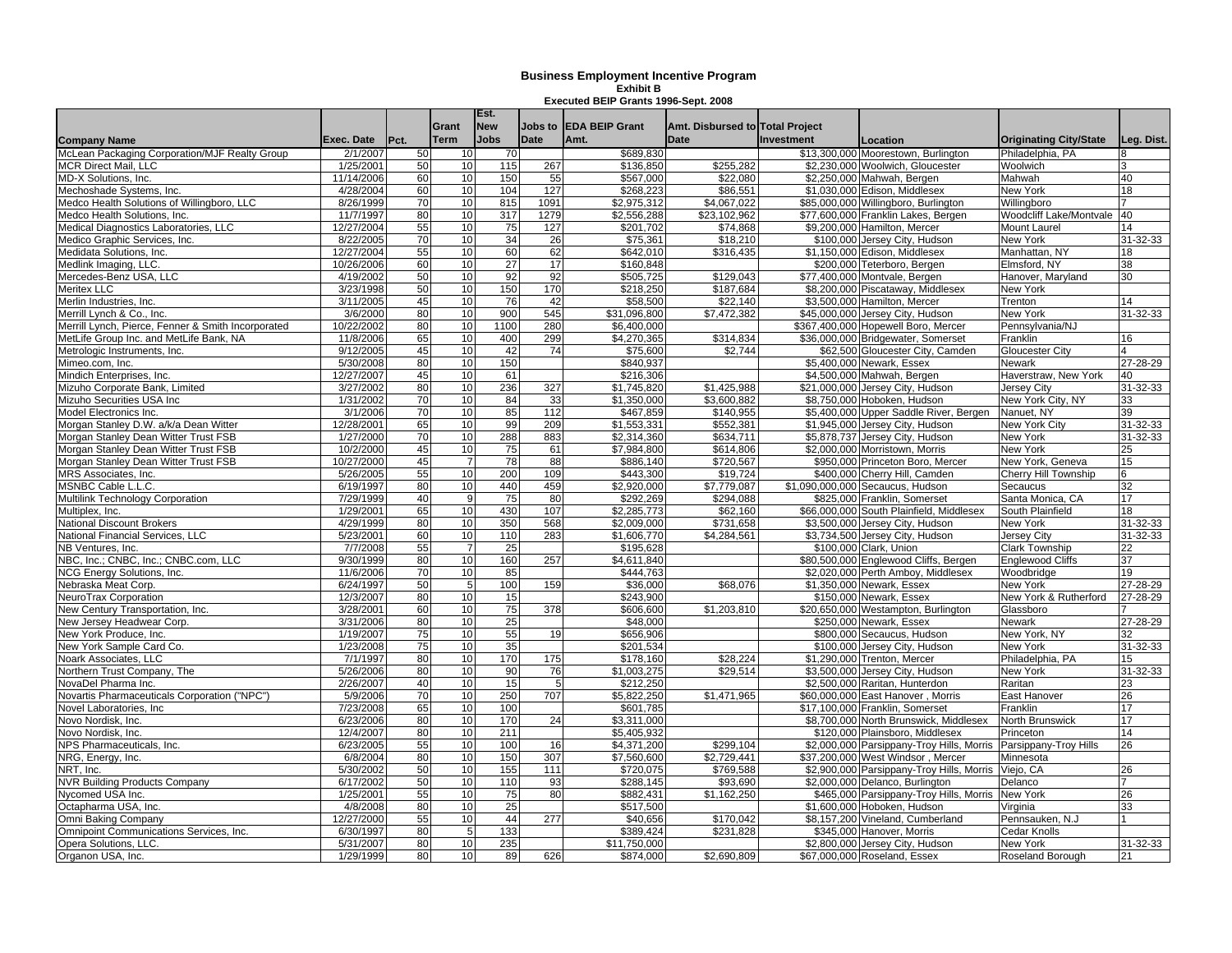| <b>Company Name</b>                       | Exec. Date | Pct.            | Grant<br><b>Term</b> | Est.<br><b>New</b><br><b>Jobs</b> | Jobs to<br><b>Date</b> | <b>EDA BEIP Grant</b><br>Amt. | Amt. Disbursed to Total Project<br><b>Date</b> | <b>Investment</b> | Location                                | <b>Originating City/State</b> | Leg. Dist.      |
|-------------------------------------------|------------|-----------------|----------------------|-----------------------------------|------------------------|-------------------------------|------------------------------------------------|-------------------|-----------------------------------------|-------------------------------|-----------------|
| Oticon Inc.                               | 11/20/2003 | 55              | 10                   | 80                                | 144                    | \$269,720                     | \$91,261                                       |                   | \$6,950,000 Franklin, Somerset          | Franklin                      | 17              |
| PAETEC Communications, Inc.               | 1/4/2007   | 60              | 10                   | 100                               | 24                     | \$474,200                     |                                                |                   | \$12,000,000 Mount Laurel, Burlington   | Voorhees                      |                 |
| Paribas North America, Inc.               | 2/21/2007  | 80              | 10                   | 600                               | 483                    | \$22,704,910                  |                                                |                   | \$22,000,000 Jersey City, Hudson        | New York, NY                  | 31-32-33        |
| Patriot Manufacturing, Inc.               | 1/3/2000   | 50              | 10                   | 159                               | 207                    | \$201,600                     | \$149,191                                      |                   | \$7,122,000 Hammonton, Atlantic         | Hammonton, NJ                 | 9               |
| Pearson Education, Inc. and Affiliates    | 5/22/2002  | 55              | 10                   | 197                               | 395                    | \$580,230                     | \$994.738                                      |                   | \$8,366,666 Cranbury, Middlesex         | Orangeburg, NY                | 14              |
| Pharmacia & Upjohn Company                | 2/2/1998   | 70              | 10                   | 460                               | 357                    | \$12,500,000                  | \$36,782,568                                   |                   | \$9,100,000 Bridgewater, Somerset       | Kalamazoo, MI                 | 16              |
| Pharmacia Corporation                     | 3/28/2001  | 80              | 10                   | 500                               | 935                    | \$8,752,000                   | \$850,761                                      |                   | \$30,000,000 Bedminster, Somerset       | MI., II., MO                  | 16              |
| Pharmasset. Inc.                          | 3/31/2006  | 80              | 10                   | 65                                | 32                     | \$1.736.864                   | \$317.820                                      |                   | \$11.005.000 Plainsboro, Middlesex      | Georgia                       | 14              |
| PHH Mortgage Corp.                        | 12/9/1997  | 80              | 10                   | 1000                              | 1699                   | \$2,840,000                   | \$1,621,325                                    |                   | \$48,200,000 Mount Laurel, Burlington   | Mt. Laurel                    |                 |
| Phillips Van Heusen Corporation           | 12/28/2004 | 55              | 10                   | 27                                | 50                     | \$263,000                     | \$95,442                                       |                   | \$3,000,000 Bridgewater, Somerset       | Maine                         | 16              |
| Phyton Biotech, Inc.                      | 11/9/2005  | 55              | 10                   | 118                               | 46                     | \$1,204,868                   | \$10,670                                       |                   | \$2,730,170 East Windsor, Mercer        | New York                      | 12              |
| Picasso Lighting Inc.                     | 7/14/2004  | 55              | 10                   | 50                                | 51                     | \$45,738                      | \$33,327                                       |                   | \$3,690,000 Hillside, Union             | New York                      | 29              |
| Pivot Inc.                                | 3/20/2008  | 80              | 8 <sup>1</sup>       | 48                                |                        | \$701,184                     |                                                |                   | \$5,000,000 Jersey City, Hudson         | <b>New York City</b>          | 31-32-33        |
| Polymer Molded Products, LLC              | 3/14/2006  | 60              | 8                    | 37                                |                        | \$81,580                      |                                                |                   | \$500,000 Piscataway, Middlesex         | <b>Bridgewater</b>            | 16              |
| <b>Pricewaterhouse Coopers</b>            | 6/24/1997  | 60              | 10                   | 80                                | 752                    | \$5,293,600                   | \$4.114.944                                    |                   | \$20,600,000 Florham Park, Morris       | New York                      | 31-32-33        |
| Production Services, L.L.C.               | 3/4/1998   | 60              | 5                    | 358                               | 287                    | \$63,000                      | \$202,398                                      |                   | \$3,000,000 Hillside, Union             | Hillside                      | 29              |
| Public Health Reasearch Institute         | 12/18/1998 | 70              | 10 <sup>1</sup>      | 120                               | 101                    | \$861.600                     | \$519,034                                      |                   | \$68,000,000 Newark, Essex              | New York                      | 27-28-29        |
| QRxPharma, Inc.                           | 4/14/2008  | 50              | 10                   | 27                                |                        | \$1,089,897                   |                                                |                   | \$320,000 Bedminster, Somerset          | Bedminster                    | 16              |
| Quaker Photo Service Co Inc               | 4/18/2006  | 45              | 10                   | 38                                | 26                     | \$122,641                     | \$6,312                                        |                   | \$750,000 Moorestown, Burlington        | Pennsylvania                  | 8               |
| QUALCOMM Flarion Technologies, Inc.       | 7/18/2007  | 80              | 10                   | 95                                |                        | \$1,932,300                   |                                                |                   | \$20,117,000 Bridgewater, Somerset      | <b>Bridgewater</b>            | 16              |
| Quest Diagnostics Incorporated            | 10/18/2006 | 55              | 10                   | 108                               |                        | \$636,471                     |                                                |                   | \$16,500,000 Madison, Morris            | Collegeville, PA              | 26              |
| Radianz Americas, Inc.                    | 10/27/2000 | 60              | 10                   | 133                               | 160                    | \$2,285,150                   | \$1,639,759                                    |                   | \$100,000,000 Nutley, Essex             | <b>Nutley Township</b>        | 36              |
| RadPharm, Inc.                            | 9/29/2006  | 60              | 10                   | 62                                | 53                     | \$566,060                     | \$35.366                                       |                   | \$500,000 West Windsor, Mercer          | West Windsor                  | 15              |
| Rajbhog Foods, Inc.                       | 5/22/2006  | 75              | 10                   | 35                                |                        | \$84,000                      |                                                |                   | \$3,700,000 Jersey City, Hudson         | Jersey City                   | 31-32-33        |
| Refcon, LLC                               | 5/19/2004  | 40              | 10                   | 70                                | 37                     | \$439,320                     | \$25,709                                       |                   | \$380,000 Norwood, Bergen               | New York                      | 39              |
| Reliance Medical Group, LLC               | 3/1/2001   | 60              | 10                   | 75                                | 107                    | \$789,440                     | \$1,221,864                                    |                   | \$789,440 Bernards, Somerset            | <b>Bridgewater</b>            | 16              |
| <b>Revolution Health LLC</b>              | 8/16/2006  | 80              | 10                   | 40                                |                        | \$935,981                     |                                                |                   | \$40,000 Morristown, Morris             | Morristown                    | 25              |
| Roosevelt Paper Company                   | 6/27/1997  | 70              | 10                   | 197                               | 158                    | \$67,914                      | \$674,998                                      |                   | \$15,000,000 Mount Laurel, Burlington   | Philadelphia, PA              | 8               |
| Rose Art Industries, Inc.                 | 9/25/1997  | 80              | 6                    | 460                               | 159                    | \$286,176                     | \$7.692                                        |                   | \$2,200,000 Wood-Ridge, Bergen          | Brooklyn.NY                   | 36              |
| Rose Brand Wipers, Inc.                   | 9/13/2006  | 80              | 10                   | 139                               |                        | \$900.589                     |                                                |                   | \$1,025,000 Secaucus, Hudson            | New York City, NY             | $\overline{32}$ |
| Royal Wine Corporation                    | 1/3/2000   | 50              | 10                   | $\overline{78}$                   | 124                    | \$411,600                     | \$308,264                                      |                   | \$13,350,000 Bayonne, Hudson            | Brooklyn, NY                  | 31              |
| RPS, Inc.                                 | 8/22/1997  | 80              | 10                   | $\overline{71}$                   | 311                    | \$151,088                     | \$498,450                                      |                   | \$64,000,000 Woodbridge, Middlesex      | Woodbridge                    | 19              |
| Sandoz Inc.                               | 11/12/2002 | 70              | 10                   | 153                               | 87                     | \$1,866,487                   | \$4,270                                        |                   | \$20,500,000 South Brunswick, Middlesex | South Brunswick               | 14              |
| Sanofi-Aventis U.S. LLC                   | 7/21/2006  | 80              | 10                   | 850                               | 385                    | \$8,369,000                   | \$1,307,012                                    |                   | \$201,000,000 Bridgewater, Somerset     | New York                      |                 |
| Sanofi-Aventis U.S. LLC                   | 10/29/1999 | 80              | 10                   | 1400                              | 1829                   | \$21,795,200                  | \$32,174,621                                   |                   | \$59,000,000 Bridgewater, Somerset      | <b>Bridgewater</b>            | 16              |
| Sanofi-Aventis U.S. LLC                   | 6/24/1997  | 60              | 10                   | 440                               | 597                    | \$2,784,000                   | \$12,796,162                                   |                   | \$98,000,000 Bridgewater, Somerset      | MI, OH, France/Germany        | 16              |
| SBD Net Products, Inc.                    | 3/22/2007  | $\overline{75}$ | 10                   | 70                                |                        | \$888,125                     |                                                |                   | \$115,000 East Brunswick, Middlesex     | East Brunswick                | 18              |
| Schering-Plough Research Institute        | 2/28/2000  | 70              | 10                   | 323                               | 865                    | \$3.948.650                   | \$6,501.793                                    |                   | \$205,000,000 Kenilworth, Union         | Kenilworth                    | 20              |
| Scivantage, Inc.                          | 1/26/2007  | 80              |                      | 120                               | 65                     | \$1,879,819                   | \$18,473                                       |                   | \$50,000 Jersey City, Hudson            | New York, NY                  | 31-32-33        |
| SG Americas Operational Services Inc.     | 4/22/2005  | 80              | 10                   | 350                               | 496                    | \$10,088,400                  | \$1,221,109                                    |                   | \$14,101,200 Jersey City, Hudson        | NY.                           | 31-32-33        |
| Shasun Pharma Solutions Inc               | 4/25/2008  | 55              | 10                   | 41                                |                        | \$741,860                     |                                                |                   | \$7,723,800 Piscataway, Middlesex       | Piscataway                    | 17              |
| <b>Silver Line Building Products LLC</b>  | 8/27/1998  | 40              | 10                   | 150                               | 414                    | \$84,000                      | \$465,125                                      |                   | \$1,400,000 Middlesex, Middlesex        | Middlesex                     | 22              |
| SmartShipper.com, Inc.                    | 5/3/2006   | 55              | 10                   | 200                               | 15                     | \$683,427                     |                                                |                   | \$1,200,000 Piscataway, Middlesex       | Piscataway                    | 17              |
| Snowbird Corporation                      | 3/23/1998  | 70              | 10                   | 104                               | 114                    | \$586.440                     | \$505.385                                      |                   | \$4,580,000 Jersey City, Hudson         | NYC, New York                 | 31-32-33        |
| Solix, Inc.                               | 2/10/2004  | 65              | 7                    | 105                               | 175                    | \$482,160                     | \$231,809                                      |                   | \$6,400,000 Hanover, Morris             | Hanover                       | 26              |
| Sony BMG Music Entertainment              | 6/20/2005  | 70              | 10                   | 304                               | 199                    | \$2,867,480                   | \$391,941                                      |                   | \$5,000,000 Lyndhurst, Bergen           | <b>New York</b>               | 36              |
| Sprint Spectrum L.P.                      | 10/1/1997  | 50              | 10                   | 95                                | 542                    | \$329.650                     | \$2,453,674                                    |                   | \$27,448,439 Bedminster, Somerset       | New Jersey                    |                 |
| <b>Standard Data Corporation</b>          | 9/15/2000  | 65              | 10                   | 26                                | 25                     | \$505,830                     | \$161,639                                      |                   | \$185,000 Jersey City, Hudson           | New York                      | 31-32-33        |
| Star Soap/ Star Candle/ Prayer Candle Co. | 9/20/2006  | 70              | 10                   | 225                               |                        | \$499,500                     |                                                |                   | \$499,500 Ridgefield Park, Bergen       | Brooklyn, NY                  | 37              |
| Starborn Industries, Inc.                 | 6/25/1997  | 50              | 8                    | 25                                | 44                     | \$33.330                      | \$119.989                                      |                   | \$1,025,000 Woodbridge, Middlesex       | Brooklyn, NY                  | 19              |
| Steel Fab Realty, LLC.                    | 2/21/2007  | 55              | 10                   | 193                               |                        | \$1,039,421                   |                                                |                   | \$20,170,000 Edison, Middlesex          | New York                      | 18              |
| Sumitomo Trust & Banking Co.              | 8/23/2000  | 65              | 10                   | 150                               | 312                    | \$1,702,840                   | \$1,501,052                                    |                   | \$5,000,000 Hoboken, Hudson             | New York                      | $31 - 32 - 33$  |
| Summit Import Corp                        | 12/1/1998  | 60              | 10                   | 66                                | 71                     | \$168,000                     | \$124,964                                      |                   | \$9,999,261 Jersey City, Hudson         | New York City, NY             | 31-32-33        |
| Susquehanna Patriot Bank                  | 9/28/2006  | 80              | 10                   | 43                                |                        | \$260,456                     |                                                |                   | \$1,300,000 Camden, Camden              | Pottstown/Bryn Mawr           |                 |
| Taro Pharmaceuticals U.S.A., Inc.         | 2/6/2004   | 50              | 10                   | 26                                |                        | \$1,287,195                   |                                                | \$38,200,000      | South Brunswick, Middlesex              | New York                      | 14              |
|                                           | 4/29/1999  | 80              | 10                   | 300                               | 29<br>664              | \$1,092,000                   | \$32,401<br>\$3,940,045                        |                   |                                         | Jersey City                   | 31-32-33        |
| TD Waterhouse Securities, Inc.            |            | 50              | 10                   | 126                               | 170                    |                               | $\sqrt{3441,014}$                              |                   | \$73,450,000 Jersey City, Hudson        |                               |                 |
| <b>Tech Data Corporation</b>              | 7/3/1997   | 80              | 10                   | $\overline{37}$                   | 13                     | \$721,920                     |                                                |                   | \$15,800,000 Logan, Gloucester          | Paulsboro                     | 31-32-33        |
| Telargo Inc.                              | 4/11/2006  |                 |                      |                                   |                        | \$335,146                     | \$10,185                                       |                   | \$10,000,000 Jersey City, Hudson        | California                    |                 |